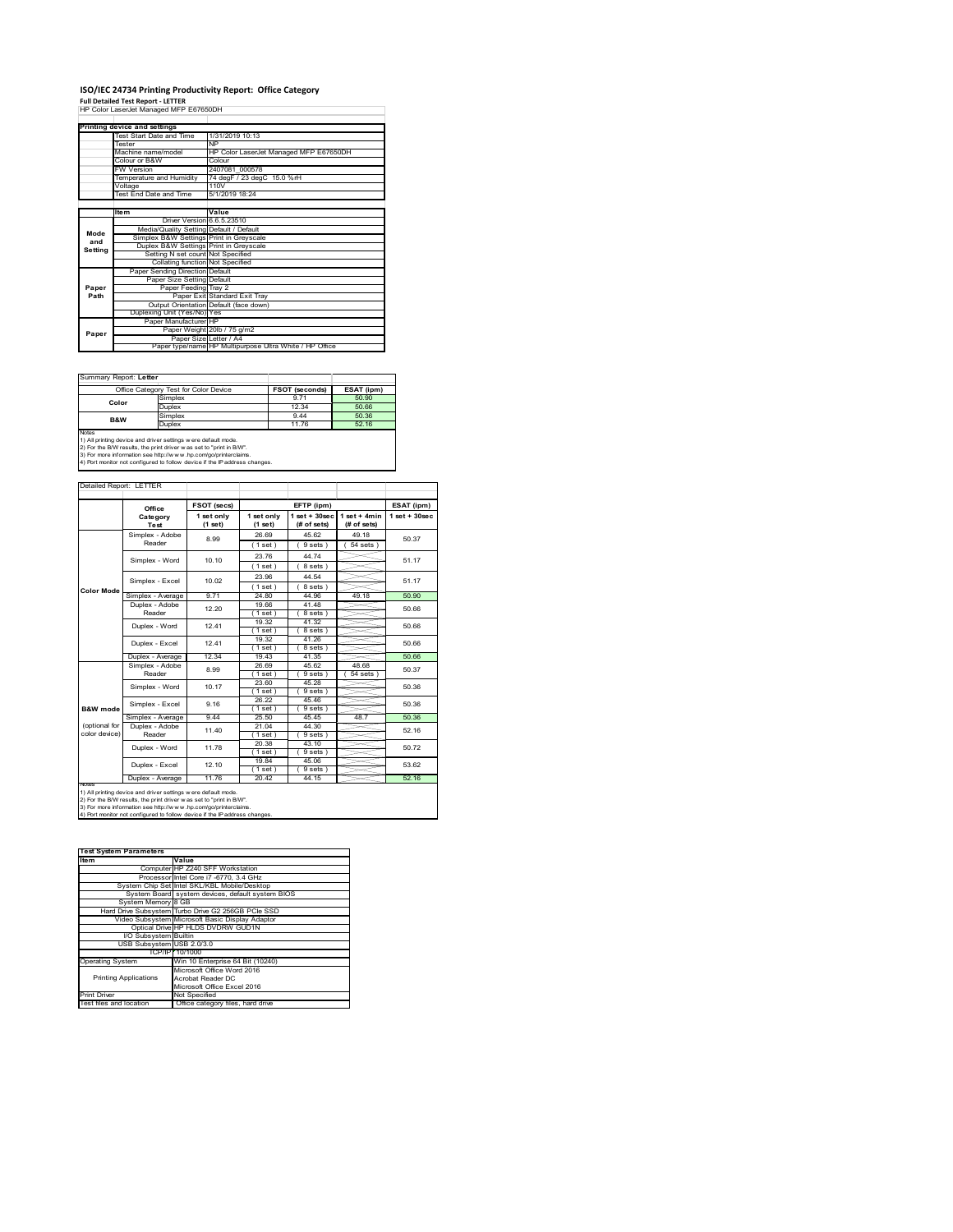# **ISO/IEC 24734 Printing Productivity Report: Office Category Full Detailed Test Report ‐ A4** HP Color LaserJet Managed MFP E67650DH

|         | Printing device and settings            |                                                         |  |  |
|---------|-----------------------------------------|---------------------------------------------------------|--|--|
|         | Test Start Date and Time                | 1/31/2019 10:13                                         |  |  |
|         | <b>Tester</b>                           | <b>NP</b>                                               |  |  |
|         | Machine name/model                      | HP Color LaserJet Managed MFP E67650DH                  |  |  |
|         | Colour or B&W                           | Colour                                                  |  |  |
|         | <b>FW Version</b>                       | 2407081 000578                                          |  |  |
|         | Temperature and Humidity                | 74 degF / 23 degC 15.0 %rH                              |  |  |
|         | Voltage                                 | 110V                                                    |  |  |
|         | <b>Test End Date and Time</b>           | 5/1/2019 18:24                                          |  |  |
|         |                                         |                                                         |  |  |
|         | <b>Item</b>                             | Value                                                   |  |  |
|         | Driver Version 6.6.5.23510              |                                                         |  |  |
| Mode    | Media/Quality Setting Default / Default |                                                         |  |  |
| and     | Simplex B&W Settings Print in Greyscale |                                                         |  |  |
| Setting | Duplex B&W Settings Print in Greyscale  |                                                         |  |  |
|         | Setting N set count Not Specified       |                                                         |  |  |
|         | Collating function Not Specified        |                                                         |  |  |
|         | Paper Sending Direction Default         |                                                         |  |  |
|         | Paper Size Setting Default              |                                                         |  |  |
| Paper   | Paper Feeding Tray 2                    |                                                         |  |  |
| Path    |                                         | Paper Exit Standard Exit Tray                           |  |  |
|         |                                         | Output Orientation Default (face down)                  |  |  |
|         | Duplexing Unit (Yes/No) Yes             |                                                         |  |  |
|         | Paper Manufacturer HP                   |                                                         |  |  |
| Paper   |                                         | Paper Weight 20lb / 75 g/m2                             |  |  |
|         | Paper Size Letter / A4                  |                                                         |  |  |
|         |                                         | Paper type/name HP Multipurpose Ultra White / HP Office |  |  |

Summary Report: **A4**

| <u> Julianu I IV</u>                                                                                                                  |                                       |                       |            |  |  |  |
|---------------------------------------------------------------------------------------------------------------------------------------|---------------------------------------|-----------------------|------------|--|--|--|
|                                                                                                                                       | Office Category Test for Color Device | <b>FSOT (seconds)</b> | ESAT (ipm) |  |  |  |
| Colour                                                                                                                                | Simplex                               | 10.28                 | 47.35      |  |  |  |
|                                                                                                                                       | Duplex                                | 12.82                 | 48.39      |  |  |  |
| <b>B&amp;W</b>                                                                                                                        | Simplex                               | 9.86                  | 47.43      |  |  |  |
|                                                                                                                                       | Duplex                                | 12 01                 | 47.98      |  |  |  |
| <b>Notes</b>                                                                                                                          |                                       |                       |            |  |  |  |
| 1) All printing device and driver settings w ere default mode.<br>2) For the B/W results, the print driver was set to "print in B/W". |                                       |                       |            |  |  |  |

1) All printing device and driver settings w ere default mode. 2) For the B/W results, the print driver w as set to "print in B/W". 3) For more information see http://w w w .hp.com/go/printerclaims.

| Detailed Report: A4            |                          |                       |                       |                                   |                               |                   |  |
|--------------------------------|--------------------------|-----------------------|-----------------------|-----------------------------------|-------------------------------|-------------------|--|
|                                | Office                   | FSOT (secs)           |                       | EFTP (ipm)                        |                               | ESAT (ipm)        |  |
|                                | Category<br>Test         | 1 set only<br>(1 set) | 1 set only<br>(1 set) | $1$ set + $30$ sec<br>(# of sets) | $1$ set + 4min<br>(# of sets) | $1$ set $+30$ sec |  |
|                                | Simplex - Adobe          | 10.07                 | 23.84                 | 42 17                             | 45.61                         | 47.44             |  |
|                                | Reader                   |                       | (1 set)               | 8 sets)                           | $51$ sets $)$                 |                   |  |
|                                | Simplex - Word           | 10.38                 | 23.14                 | 41.79                             |                               | 47.45             |  |
|                                |                          |                       | (1 set)               | 8 sets )                          |                               |                   |  |
|                                |                          |                       | 23.12                 | 41.62                             |                               |                   |  |
| Colour<br>Mode                 | Simplex - Excel          | 10.38                 | (1 set)               | 8 sets)                           |                               | 47.16             |  |
|                                | Simplex - Average        | 10.28                 | 23.36                 | 41.86                             | 45.61                         | 47.35             |  |
|                                | Duplex - Adobe           | 12.88                 | 18.64                 | 40.68                             |                               | 49.50             |  |
|                                | Reader                   |                       | (1 set )              | 8 sets )                          |                               |                   |  |
|                                | Duplex - Word<br>13.28   |                       | 18.08                 | 39.48                             |                               | 47 98             |  |
|                                |                          | (1 set )              | 8 sets)               |                                   |                               |                   |  |
|                                | 12 29<br>Duplex - Excel  |                       | 19.54                 | 4048<br>8 sets 1                  |                               | 47 70             |  |
|                                | Duplex - Average         | 12.8                  | (1 set )<br>18.75     | 40 21                             |                               | 48.39             |  |
|                                | Simplex - Adobe          |                       | 25.74                 | 42.56                             | 46.00                         | 47 43             |  |
|                                | Reader                   | 9.32                  | (1 set ˈ              | 8 sets                            | 51 sets                       |                   |  |
|                                | Simplex - Word           | 10.59                 | 22.66                 | 4179                              |                               | 47 44             |  |
|                                |                          |                       | $1$ set               | 8 sets 1                          |                               |                   |  |
|                                | Simplex - Excel          | 9.67                  | 24.81                 | 42.60                             |                               | 47 44             |  |
| <b>B&amp;W</b> mode            |                          |                       | (1 set 1              | 8 sets                            |                               |                   |  |
|                                | Simplex - Average        | 99                    | 24.40                 | 42.31                             | 46.0                          | 47 43             |  |
| (optional for<br>color device) | Duplex - Adobe<br>Reader | 11 64                 | 20.62                 | 40.28                             |                               | 48.00             |  |
|                                |                          |                       | (1 set )<br>19.56     | 8 sets )<br>40.28                 |                               |                   |  |
|                                | Duplex - Word            | 12.26                 | (1 set)               | 8 sets                            |                               | 48.00             |  |
|                                |                          |                       | 19.76                 | 39.08                             |                               |                   |  |
|                                | Duplex - Excel           | 12 13                 | (1 set )              | 7 sets)                           |                               | 47 96             |  |
|                                | Duplex - Average         | 120                   | 19.98                 | 39.88                             |                               | 47 98             |  |

3) For more information see http://w w w .hp.com/go/printerclaims. 4) Port monitor not configured to follow device if the IP address changes.

| <b>Test System Parameters</b> |                                                    |  |  |  |
|-------------------------------|----------------------------------------------------|--|--|--|
| Item                          | Value                                              |  |  |  |
|                               | Computer HP Z240 SFF Workstation                   |  |  |  |
|                               | Processor Intel Core i7 -6770, 3.4 GHz             |  |  |  |
|                               | System Chip Set Intel SKL/KBL Mobile/Desktop       |  |  |  |
|                               | System Board system devices, default system BIOS   |  |  |  |
| System Memory 8 GB            |                                                    |  |  |  |
|                               | Hard Drive Subsystem Turbo Drive G2 256GB PCle SSD |  |  |  |
|                               | Video Subsystem Microsoft Basic Display Adaptor    |  |  |  |
|                               | Optical Drive HP HLDS DVDRW GUD1N                  |  |  |  |
| I/O Subsystem Builtin         |                                                    |  |  |  |
| USB Subsystem USB 2.0/3.0     |                                                    |  |  |  |
|                               | TCP/IP 10/1000                                     |  |  |  |
| <b>Operating System</b>       | Win 10 Enterprise 64 Bit (10240)                   |  |  |  |
|                               | Microsoft Office Word 2016                         |  |  |  |
| <b>Printing Applications</b>  | Acrobat Reader DC                                  |  |  |  |
|                               | Microsoft Office Excel 2016                        |  |  |  |
| <b>Print Driver</b>           | Not Specified                                      |  |  |  |
| Test files and location       | Office category files, hard drive                  |  |  |  |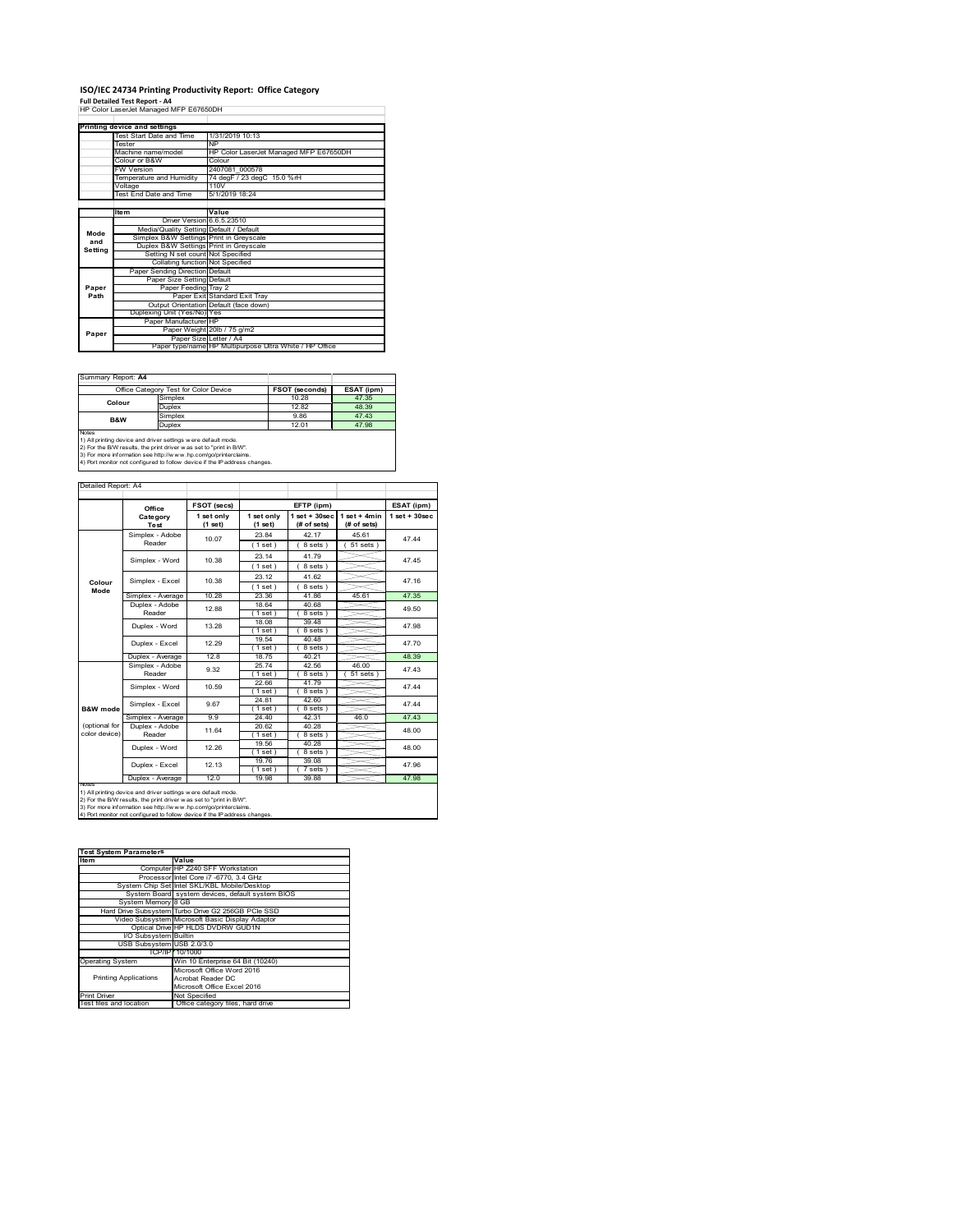## **ISO/IEC 24734 Printing Productivity Report: Office Category Feature Performance Full Report ‐ Office Feature Performance Test** HP Color LaserJet Managed MFP E67650DH

|             | Printing device and settings            |                                                         |
|-------------|-----------------------------------------|---------------------------------------------------------|
|             | Test Start Date and Time                | 1/31/2019 10:13                                         |
|             | <b>Tester</b>                           | <b>NP</b>                                               |
|             | Machine name/model                      | HP Color LaserJet Managed MFP E67650DH                  |
|             | Colour or B&W                           | Colour                                                  |
|             | <b>FW Version</b>                       | 2407081 000578                                          |
|             | Temperature and Humidity                | 74 degF / 23 degC 15.0 %rH                              |
|             | Voltage                                 | 110V                                                    |
|             | <b>Test End Date and Time</b>           | 5/1/2019 18:24                                          |
|             |                                         |                                                         |
|             | Item                                    | Value                                                   |
|             | Driver Version 6.6.5.23510              |                                                         |
| Mode<br>and | Media/Quality Setting Default / Default |                                                         |
|             | Simplex B&W Settings Print in Greyscale |                                                         |
| Setting     | Duplex B&W Settings Print in Greyscale  |                                                         |
|             | Setting N set count Not Specified       |                                                         |
|             | Collating function Not Specified        |                                                         |
|             | Paper Sending Direction Default         |                                                         |
|             | Paper Size Setting Default              |                                                         |
| Paper       | Paper Feeding Tray 2                    |                                                         |
| Path        |                                         | Paper Exit Standard Exit Tray                           |
|             |                                         | Output Orientation Default (face down)                  |
|             | Duplexing Unit (Yes/No) Yes             |                                                         |
|             | Paper Manufacturer HP                   |                                                         |
| Paper       |                                         | Paper Weight 20lb / 75 g/m2                             |
|             | Paper Size Letter / A4                  |                                                         |
|             |                                         | Paper type/name HP Multipurpose Ultra White / HP Office |

| ISO Print Productivity Report: Feature Performance Test Summary                                                                                                                                                                                                                                    |         |                               |                                      |  |  |
|----------------------------------------------------------------------------------------------------------------------------------------------------------------------------------------------------------------------------------------------------------------------------------------------------|---------|-------------------------------|--------------------------------------|--|--|
|                                                                                                                                                                                                                                                                                                    |         |                               | <b>Feature Performance Ratio</b>     |  |  |
| <b>Printing Modes</b><br>(Feature Adobe Reader - Office test file)                                                                                                                                                                                                                                 |         | FSOT (base)<br>FSOT (feature) | <b>ESAT</b> (feature)<br>ESAT (base) |  |  |
| A5. Landscape Feed. Simplex. Colour                                                                                                                                                                                                                                                                | Simplex | 146%                          | 157%                                 |  |  |
| A5, Portrait Feed, Simplex, Colour                                                                                                                                                                                                                                                                 | Simplex |                               |                                      |  |  |
| Legal, Simplex, Colour                                                                                                                                                                                                                                                                             | Simplex |                               |                                      |  |  |
| Legal, Duplex, Colour                                                                                                                                                                                                                                                                              | Duplex  |                               |                                      |  |  |
| A4. 1200 dpi. Simplex. Colour                                                                                                                                                                                                                                                                      | Simplex |                               |                                      |  |  |
| Letter, 1200 dpi, Simplex, Colour                                                                                                                                                                                                                                                                  | Simplex |                               |                                      |  |  |
| A4, General Office, Simplex, Colour                                                                                                                                                                                                                                                                | Simplex |                               |                                      |  |  |
| Letter, General Office, Simplex, Colour                                                                                                                                                                                                                                                            | Simplex |                               |                                      |  |  |
| A5. Landscape Feed. Simplex, B/W                                                                                                                                                                                                                                                                   | Simplex | 139%                          | 158%                                 |  |  |
| A5, Portrait Feed, Simplex, B/W                                                                                                                                                                                                                                                                    | Simplex |                               |                                      |  |  |
| Legal, Simplex, B/W                                                                                                                                                                                                                                                                                | Simplex |                               |                                      |  |  |
| Legal, Duplex, B/W                                                                                                                                                                                                                                                                                 | Duplex  |                               |                                      |  |  |
| A4, 1200 dpi, Simplex, B/W                                                                                                                                                                                                                                                                         | Simplex |                               |                                      |  |  |
| Letter, 1200 dpi, Simplex, B/W                                                                                                                                                                                                                                                                     | Simplex |                               |                                      |  |  |
| A4. General Office. Simplex. B/W                                                                                                                                                                                                                                                                   | Simplex |                               |                                      |  |  |
| Letter, General Office, Simplex, B/W                                                                                                                                                                                                                                                               | Simplex |                               |                                      |  |  |
| <b>Notes</b><br>1) All printing device and driver settings w ere default mode.<br>2) Test conducted with 8-paper Office Feature Performance file.<br>3) For more information see http://www.hp.com/go/printerclaims.<br>4) Port monitor not configured to follow device if the IP address changes. |         |                               |                                      |  |  |

| <b>Printing Modes</b>                               |                     | <b>Base Printing Mode</b> |                      | <b>Feature Performance</b>      |                                         |                                      |  |
|-----------------------------------------------------|---------------------|---------------------------|----------------------|---------------------------------|-----------------------------------------|--------------------------------------|--|
| Feature Adobe Reader - Office<br>test file (8-page) | <b>FSOT</b><br>Base | <b>ESAT</b><br>Base       | 1 set<br>FSOT (secs) | $1$ set $+30$ sec<br>ESAT (ipm) | FSOT (base)<br><b>FSOT</b><br>(feature) | <b>ESAT (feature)</b><br>ESAT (base) |  |
| A5, Landscape Feed, Simplex, Colour                 | 16.69               | 47.32                     | 1146                 | 74.5                            | 146%                                    | 157%                                 |  |
| A5, Portrait Feed, Simplex, Colour                  | 16.69               | 47.32                     |                      |                                 |                                         |                                      |  |
| Legal, Simplex, Colour                              |                     |                           |                      |                                 |                                         |                                      |  |
| Legal, Duplex, Colour                               |                     |                           |                      |                                 |                                         |                                      |  |
| A4, 1200 dpi, Simplex, Colour                       | 16.69               | 47.32                     |                      |                                 |                                         |                                      |  |
| Letter, 1200 dpi, Simplex, Colour                   |                     |                           |                      |                                 |                                         |                                      |  |
| A4, General Office, Simplex, Colour                 | 16.69               | 47.32                     |                      |                                 |                                         |                                      |  |
| Letter, General Office, Simplex, Colour             |                     |                           |                      |                                 |                                         |                                      |  |
| A5, Landscape Feed, Simplex, B/W                    | 15.65               | 47.34                     | 11.3                 | 74 9                            | 139%                                    | 158%                                 |  |
| A5, Portrait Feed, Simplex, B/W                     | 15.65               | 47.34                     |                      |                                 |                                         |                                      |  |
| Legal, Simplex, B/W                                 |                     |                           |                      |                                 |                                         |                                      |  |
| Legal, Duplex, B/W                                  |                     |                           |                      |                                 |                                         |                                      |  |
| A4, 1200 dpi, Simplex, B/W                          | 15.65               | 47 34                     |                      |                                 |                                         |                                      |  |
| Letter, 1200 dpi, Simplex, B/W                      |                     |                           |                      |                                 |                                         |                                      |  |
| A4, General Office, Simplex, B/W                    | 15.65               | 47.34                     |                      |                                 |                                         |                                      |  |
| Letter, General Office, Simplex, B/W                |                     |                           |                      |                                 |                                         |                                      |  |

1) All printing device and driver settings were default mode.<br>2) Test conducted with 8-paper Office Feature Performance file<br>3) For more information see http://www.hp.com/go/printerclaims.<br>4) Port monitor not configured to

|           | <b>Test System Parameters</b> |                                                    |  |  |
|-----------|-------------------------------|----------------------------------------------------|--|--|
|           | <b>Item</b>                   | Value                                              |  |  |
|           |                               | Computer HP Z240 SFF Workstation                   |  |  |
|           |                               | Processor Intel Core i7 -6770, 3.4 GHz             |  |  |
|           |                               | System Chip Set Intel SKL/KBL Mobile/Desktop       |  |  |
|           |                               | System Board system devices, default system BIOS   |  |  |
| Test      | System Memory 8 GB            |                                                    |  |  |
| System    |                               | Hard Drive Subsystem Turbo Drive G2 256GB PCle SSD |  |  |
|           |                               | Video Subsystem Microsoft Basic Display Adaptor    |  |  |
|           |                               | Optical Drive HP HLDS DVDRW GUD1N                  |  |  |
|           | I/O Subsystem Builtin         |                                                    |  |  |
|           | USB Subsystem USB 2.0/3.0     |                                                    |  |  |
| <b>VO</b> |                               | TCP/IP/ 10/1000                                    |  |  |
|           | <b>Operating System</b>       | Win 10 Enterprise 64 Bit (10240)                   |  |  |
|           |                               | Microsoft Office Word 2016                         |  |  |
| Software  | <b>Printing Applications</b>  | Acrobat Reader DC                                  |  |  |
|           |                               | Microsoft Office Excel 2016                        |  |  |
|           | <b>Print Driver</b>           | Not Specified                                      |  |  |
|           | Test files and location       | Office category files, hard drive                  |  |  |
|           |                               |                                                    |  |  |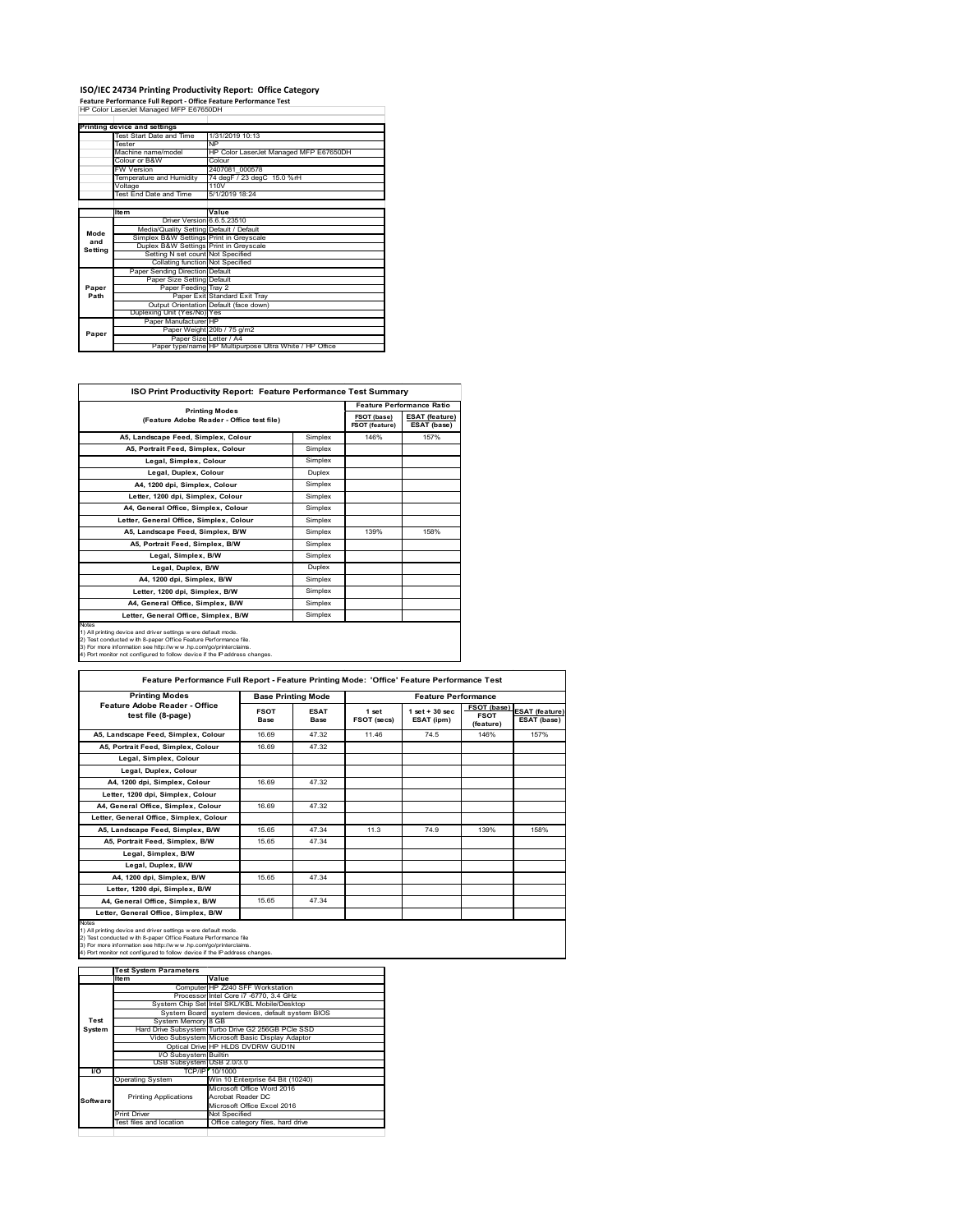### **ISO/IEC 17629 First Print Out Time Report: Office Category Full Detailed Test Report ‐ LETTER** HP Color LaserJet Managed MFP E67650DH

|            | Printing device and settings |                                        |
|------------|------------------------------|----------------------------------------|
|            | Test Start Date and Time     | 1/31/2019 13:47                        |
|            | Tester                       | <b>NP</b>                              |
|            | Machine name/model           | HP Color LaserJet Managed MFP E67650DH |
|            | Colour or B&W                | Colour                                 |
|            | FW Version                   | 2407081 000578                         |
|            | Configuration (options)      | Default                                |
|            | Controller                   | 11.105                                 |
|            | Printing device page count   | Not Specified                          |
|            | Printing supplies page count | Not Specified                          |
|            | Temperature and Humidity     | 74 degF / 23 degC 15.0 %rH             |
|            | Voltage                      | 110V                                   |
|            | Test End Date and Time       | 1/31/2019 14:49                        |
|            |                              |                                        |
|            | <b>Item</b>                  | Value                                  |
| Mode       | PDL and driver version       | 6.6.5.23510                            |
| and        | Print Quality mode           | default                                |
|            | <b>B&amp;W</b> settings      | default                                |
| Setting    | Paper feed orientation       | Short Edge                             |
| Paper      | Paper type setting           | default                                |
|            | Paper feeding                | Standard cassette                      |
|            | Paper exit                   | Standard exit tray                     |
| Paper Path | Output orientation           | default (face up or face down)         |

**ISO First Page Out Time Summary Report: Office Category**

| Summary Report: Letter |         |                           |
|------------------------|---------|---------------------------|
|                        |         | FPOT from Ready (seconds) |
| Color                  | Simplex | 6.25                      |
|                        | Duplex  |                           |
| B&W                    | Simplex | 5.67                      |
|                        | Duplex  |                           |
| Notes                  |         |                           |

Notes<br>1) All printing device and driver settings were default mode.<br>2) For the BW results, the print driver was set to "print in BW".<br>3) For more information see http://www.hp.com/golprinterclaims.<br>4) Port montor not confi

|                                |                                                                                                                                                                                                                                                                                                                                                                                                             | ISO First Page Out Time Report: Office Category |                                   |                                   |                            |                   |
|--------------------------------|-------------------------------------------------------------------------------------------------------------------------------------------------------------------------------------------------------------------------------------------------------------------------------------------------------------------------------------------------------------------------------------------------------------|-------------------------------------------------|-----------------------------------|-----------------------------------|----------------------------|-------------------|
| <b>Detailed Report: LETTER</b> |                                                                                                                                                                                                                                                                                                                                                                                                             | Word<br>(seconds)                               | Excel<br>(seconds)                | Adobe<br>Reader<br>(seconds)      | Average<br>(seconds)       | <b>Delay Time</b> |
|                                | FPOT from Ready - Simplex                                                                                                                                                                                                                                                                                                                                                                                   | 6.22                                            | 6.32                              | 6.19                              | 6.25                       | 20 Seconds        |
|                                | FPOT from Ready - Duplex                                                                                                                                                                                                                                                                                                                                                                                    |                                                 |                                   |                                   |                            |                   |
| <b>Color Mode</b>              | FPOT from Sleep - Simplex                                                                                                                                                                                                                                                                                                                                                                                   |                                                 |                                   | 11.91                             |                            | 105 Minutes       |
|                                | Recovery Time                                                                                                                                                                                                                                                                                                                                                                                               |                                                 |                                   | 5.7                               |                            |                   |
|                                | FPOT from Off - Simplex                                                                                                                                                                                                                                                                                                                                                                                     |                                                 |                                   | 208.95                            |                            |                   |
|                                | Warm-up Time                                                                                                                                                                                                                                                                                                                                                                                                |                                                 |                                   | 202.76                            |                            |                   |
|                                | FPOT from Ready - Simplex                                                                                                                                                                                                                                                                                                                                                                                   | 5.91                                            | 5.80                              | 5.30                              | 5.67                       | 20 Seconds        |
|                                | FPOT from Ready - Duplex                                                                                                                                                                                                                                                                                                                                                                                    |                                                 |                                   |                                   |                            |                   |
| <b>B&amp;W Mode</b>            | FPOT from Sleep - Simplex                                                                                                                                                                                                                                                                                                                                                                                   |                                                 |                                   | 11.51                             |                            | 105 Minutes       |
|                                | Recovery Time                                                                                                                                                                                                                                                                                                                                                                                               |                                                 |                                   | 6.2                               |                            |                   |
|                                |                                                                                                                                                                                                                                                                                                                                                                                                             |                                                 |                                   |                                   |                            |                   |
|                                | FPOT from Off - Simplex                                                                                                                                                                                                                                                                                                                                                                                     |                                                 |                                   | 207.86                            |                            |                   |
| Notes                          | Warm-up Time                                                                                                                                                                                                                                                                                                                                                                                                |                                                 |                                   | 202.56                            |                            |                   |
| <b>HP Data Table</b>           | 1) All printing device and driver settings w ere default mode.<br>2) For the B/W results, the print driver was set to "print in B/W".<br>3) For more information see http://www.hp.com/go/printerclaims.<br>4) Port monitor not configured to follow device if the IP address changes.<br>5) Page counts w ere collected after completion of the tests.<br>6) Details for FPOT from Sleep are show n below. |                                                 |                                   |                                   |                            |                   |
|                                |                                                                                                                                                                                                                                                                                                                                                                                                             |                                                 |                                   |                                   |                            |                   |
| <b>Detailed Report: LETTER</b> |                                                                                                                                                                                                                                                                                                                                                                                                             | <b>FPOT Avg</b><br>$($ se $cs)$                 | FPOT (secs)<br><b>Iteration 1</b> | FPOT (secs)<br><b>Iteration 2</b> | FPOT (secs)<br>Iteration 3 | Application       |
|                                | FPOT from Sleep                                                                                                                                                                                                                                                                                                                                                                                             | 11.91                                           | 11.87                             | 11.95                             | N/A                        | Adobe Reader      |
| <b>Color Mode</b>              | FPOT from Sleep (15 minutes)<br>HP/Non ISO Test                                                                                                                                                                                                                                                                                                                                                             | 8.07                                            | 8.08                              | 8.06                              | N/A                        | Adobe Reader      |
| <b>B&amp;W Mode</b>            | FPOT from Sleep                                                                                                                                                                                                                                                                                                                                                                                             | 11.51                                           | 11.62                             | 11.40                             | N/A                        | Adobe Reader      |

Notes<br>1) All printing device and driver settings w ere default mode.<br>2) For the B/W results, the print driver w as set to "print in B/W".<br>3 DLP includes detailed iterations as data measurements may vary run to run.

|                                  | <b>Test System Parameters</b> |                                     |
|----------------------------------|-------------------------------|-------------------------------------|
|                                  | <b>Item</b>                   | Value                               |
|                                  | Computer                      | HP Z240 SFF Workstation             |
|                                  | Processor                     | Intel Core i7 -6770, 3.4 GHz        |
|                                  | <b>System Chip Set</b>        | Intel SKL/KBL Mobile/Desktop        |
|                                  | System Board                  | system devices, default system BIOS |
| Test                             | <b>System Memory</b>          | 8 GB                                |
| System                           | <b>Hard Drive Subsystem</b>   | Turbo Drive G2 256GB PCle SSD       |
|                                  | Video Subsystem               | Microsoft Basic Display Adaptor     |
|                                  | Optical Drive                 | HP HLDS DVDRW GUD1N                 |
|                                  | I/O Subsystem                 | <b>Builtin</b>                      |
|                                  | <b>USB Subsystem</b>          | USB 2.0/3.0                         |
| Printing<br>Device<br>Connection | TCP/IP                        | 10/1000                             |
|                                  | <b>Operating System</b>       | Win 10 Enterprise 64 Bit (10240)    |
|                                  |                               | Microsoft Word 2016                 |
| Software                         | <b>Printing Applications</b>  | Microsoft Excel 2016                |
|                                  |                               | Adobe Reader DC                     |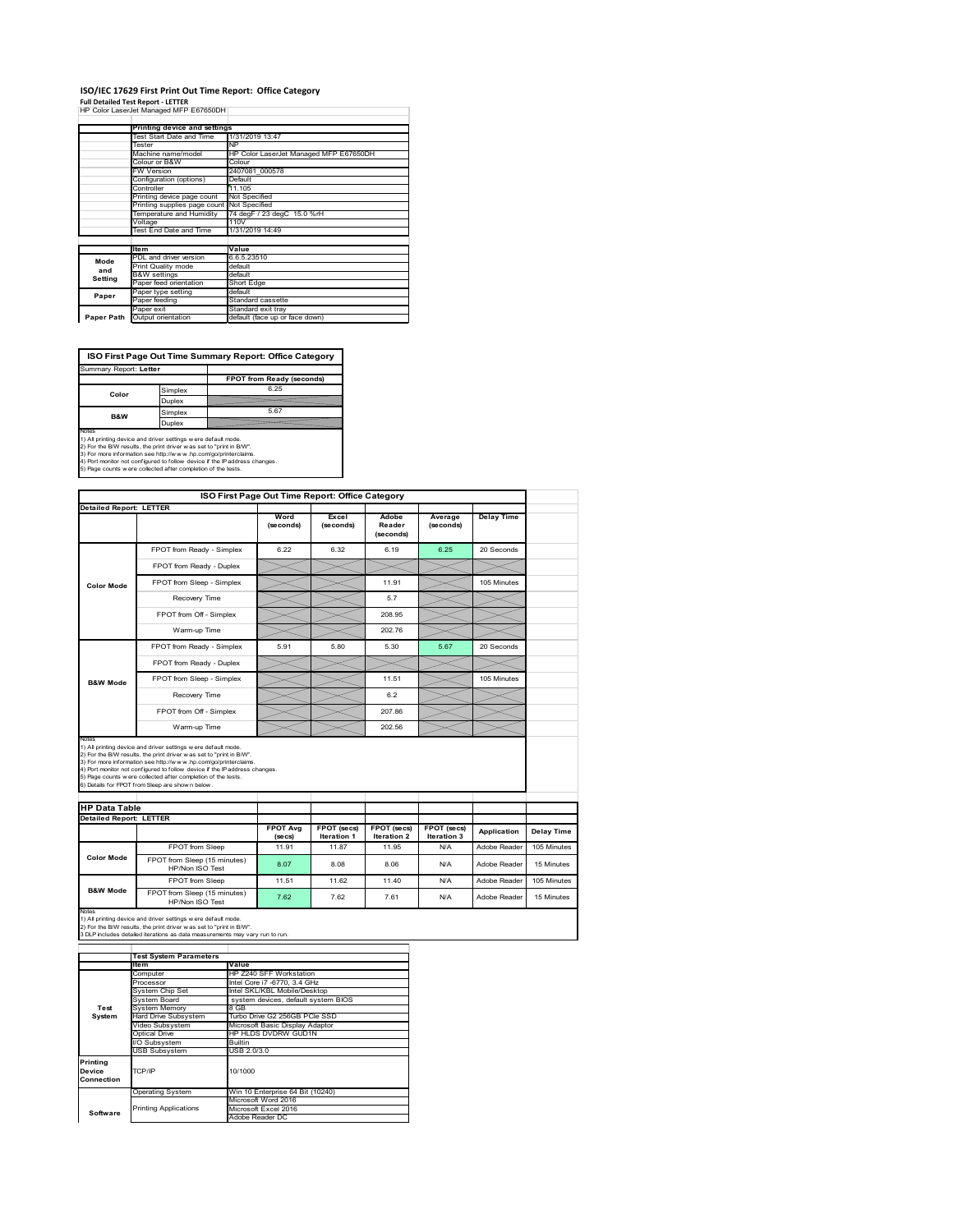## **ISO/IEC 17629 First Print Out Time Report: Office Category**

**Full Detailed Test Report ‐ A4** HP Color LaserJet Managed MFP E67650DH

|            | Printing device and settings               |                                        |
|------------|--------------------------------------------|----------------------------------------|
|            | Test Start Date and Time                   | 1/31/2019 13:47                        |
|            | Tester                                     | <b>NP</b>                              |
|            | Machine name/model                         | HP Color LaserJet Managed MFP E67650DH |
|            | Colour or B&W                              | Colour                                 |
|            | FW Version                                 | 2407081 000578                         |
|            | Configuration (options)                    | Default                                |
|            | Controller                                 | 11.105                                 |
|            | Printing device page count                 | Not Specified                          |
|            | Printing supplies page count Not Specified |                                        |
|            | Temperature and Humidity                   | 74 degF / 23 degC 15.0 %rH             |
|            | Voltage                                    | 110V                                   |
|            | Test End Date and Time                     | 1/31/2019 14:49                        |
|            |                                            |                                        |
|            | <b>Item</b>                                | Value                                  |
| Mode       | PDL and driver version                     | 6.6.5.23510                            |
| and        | Print Quality mode                         | default                                |
| Setting    | <b>B&amp;W</b> settings                    | default                                |
|            | Paper feed orientation                     | Short Edge                             |
| Paper      | Paper type setting                         | default                                |
|            | Paper feeding                              | Standard cassette                      |
|            | Paper exit                                 | Standard exit tray                     |
| Paper Path | Output orientation                         | default (face up or face down)         |

**ISO First Page Out Time Summary Report: Office Category**

| Summary Report: A4 |         |                           |
|--------------------|---------|---------------------------|
|                    |         | FPOT from Ready (seconds) |
| Colour             | Simplex | 6.35                      |
|                    | Duplex  |                           |
| <b>B&amp;W</b>     | Simplex | 577                       |
|                    | Duplex  |                           |
|                    |         |                           |

Notes<br>1) All printing device and driver settings were default mode.<br>2) For the BAV results, the print driver was set to "print in BAV".<br>3) For more information see http://www.hp.com/golprinterclaims.<br>4) Port monitor not co

|                            |                                                                                                                                                                                                                                                                                                                                                                                                             | ISO First Page Out Time Report: Office Category |                                          |                                   |                            |                   |                           |
|----------------------------|-------------------------------------------------------------------------------------------------------------------------------------------------------------------------------------------------------------------------------------------------------------------------------------------------------------------------------------------------------------------------------------------------------------|-------------------------------------------------|------------------------------------------|-----------------------------------|----------------------------|-------------------|---------------------------|
| <b>Detailed Report: A4</b> |                                                                                                                                                                                                                                                                                                                                                                                                             | Word<br>(seconds)                               | Excel<br>(seconds)                       | Adobe<br>Reader<br>(seconds)      | Average<br>(seconds)       | <b>Delay Time</b> |                           |
|                            | FPOT from Ready - Simplex                                                                                                                                                                                                                                                                                                                                                                                   | 6.58                                            | 6.42                                     | 6.04                              | 6.35                       | 20 Seconds        |                           |
|                            | FPOT from Ready - Duplex                                                                                                                                                                                                                                                                                                                                                                                    |                                                 |                                          |                                   |                            |                   |                           |
| <b>Color Mode</b>          | FPOT from Sleep - Simplex                                                                                                                                                                                                                                                                                                                                                                                   |                                                 |                                          | 12 47                             |                            | 105 Minutes       |                           |
|                            | Recovery Time                                                                                                                                                                                                                                                                                                                                                                                               |                                                 |                                          | 6.4                               |                            |                   |                           |
|                            | FPOT from Off - Simplex                                                                                                                                                                                                                                                                                                                                                                                     |                                                 |                                          | 212.28                            |                            |                   |                           |
|                            | Warm-up Time                                                                                                                                                                                                                                                                                                                                                                                                |                                                 |                                          | 206.24                            |                            |                   |                           |
|                            | FPOT from Ready - Simplex                                                                                                                                                                                                                                                                                                                                                                                   | 6.17                                            | 5.73                                     | 5.39                              | 5.77                       | 20 Seconds        |                           |
|                            | FPOT from Ready - Duplex                                                                                                                                                                                                                                                                                                                                                                                    |                                                 |                                          |                                   |                            |                   |                           |
| <b>B&amp;W Mode</b>        | FPOT from Sleep - Simplex                                                                                                                                                                                                                                                                                                                                                                                   |                                                 |                                          | 12.43                             |                            | 105 Minutes       |                           |
|                            | Recovery Time                                                                                                                                                                                                                                                                                                                                                                                               |                                                 |                                          | 70                                |                            |                   |                           |
|                            |                                                                                                                                                                                                                                                                                                                                                                                                             |                                                 |                                          |                                   |                            |                   |                           |
|                            | FPOT from Off - Simplex                                                                                                                                                                                                                                                                                                                                                                                     |                                                 |                                          | 226 45                            |                            |                   |                           |
| Notes                      | Warm-up Time                                                                                                                                                                                                                                                                                                                                                                                                |                                                 |                                          | 221.06                            |                            |                   |                           |
| <b>HP Data Table</b>       | 1) All printing device and driver settings w ere default mode.<br>2) For the B/W results, the print driver was set to "print in B/W".<br>3) For more information see http://www.hp.com/go/printerclaims.<br>4) Port monitor not configured to follow device if the IP address changes.<br>5) Page counts w ere collected after completion of the tests.<br>6) Details for FPOT from Sleep are show n below. |                                                 |                                          |                                   |                            |                   |                           |
| Detailed Report: A4        |                                                                                                                                                                                                                                                                                                                                                                                                             |                                                 |                                          |                                   |                            |                   |                           |
|                            |                                                                                                                                                                                                                                                                                                                                                                                                             | <b>FPOT Ava</b><br>(se cs)                      | <b>FPOT</b> (secs)<br><b>Iteration 1</b> | FPOT (secs)<br><b>Iteration 2</b> | FPOT (secs)<br>Iteration 3 | Application       |                           |
|                            | FPOT from Sleep                                                                                                                                                                                                                                                                                                                                                                                             | 12.47                                           | 12.22                                    | 12.72                             | N/A                        | Adobe Reader      | Delay Time<br>105 Minutes |
| <b>Color Mode</b>          | FPOT from Sleep (15 minutes)<br>HP/Non ISO Test                                                                                                                                                                                                                                                                                                                                                             | 8.86                                            | 8.92                                     | 8.80                              | N/A                        | Adobe Reader      |                           |
|                            | FPOT from Sleep                                                                                                                                                                                                                                                                                                                                                                                             | 12 43                                           | 12.37                                    | 12 49                             | N/A                        | Adobe Reader      | 15 Minutes<br>105 Minutes |

1) All printing device and driver settings w ere default mode.<br>2) For the B/W results, the print driver w as set to "print in B/W".<br>3 DLP includes detailed iterations as data measurements may vary run to run.

|            | <b>Test System Parameters</b> |                                     |
|------------|-------------------------------|-------------------------------------|
|            | Item                          | Value                               |
|            | Computer                      | HP Z240 SFF Workstation             |
|            | Processor                     | Intel Core i7 -6770, 3.4 GHz        |
|            | <b>System Chip Set</b>        | Intel SKL/KBL Mobile/Desktop        |
|            | System Board                  | system devices, default system BIOS |
| Test       | <b>System Memory</b>          | 8 GB                                |
| System     | Hard Drive Subsystem          | Turbo Drive G2 256GB PCle SSD       |
|            | Video Subsystem               | Microsoft Basic Display Adaptor     |
|            | Optical Drive                 | HP HLDS DVDRW GUD1N                 |
|            | I/O Subsystem                 | <b>Builtin</b>                      |
|            | <b>USB Subsystem</b>          | USB 2.0/3.0                         |
| Printing   |                               |                                     |
| Device     | TCP/IP                        | 10/1000                             |
| Connection |                               |                                     |
|            | <b>Operating System</b>       | Win 10 Enterprise 64 Bit (10240)    |
|            |                               | Microsoft Word 2016                 |
| Software   | <b>Printing Applications</b>  | Microsoft Excel 2016                |
|            |                               | Adobe Reader DC                     |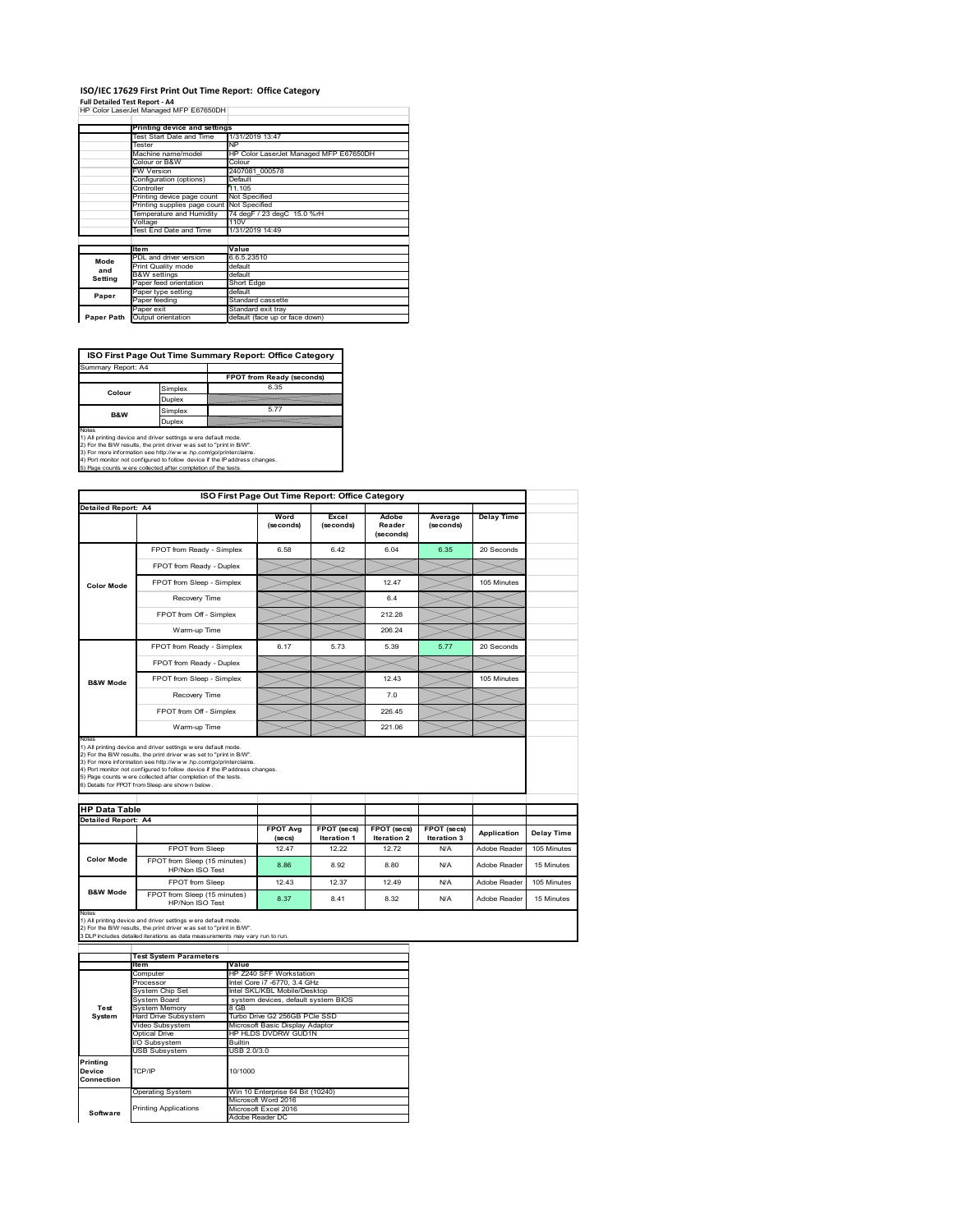### ISO/IEC 29183 Copy Productivity Report

|                                 | ISO/IEC 29183 Copy Productivity Report<br><b>Full Detailed Test Report - LETTER</b> |                                            |                                         |                                                                                                                                                                                      |  |
|---------------------------------|-------------------------------------------------------------------------------------|--------------------------------------------|-----------------------------------------|--------------------------------------------------------------------------------------------------------------------------------------------------------------------------------------|--|
|                                 | HP Color LaserJet E67650DH                                                          |                                            |                                         |                                                                                                                                                                                      |  |
|                                 | <b>Machine Setup Information</b>                                                    |                                            |                                         |                                                                                                                                                                                      |  |
|                                 | Test Start Date and Time 2/4/2019 15:05                                             | <b>Tester NP</b>                           |                                         |                                                                                                                                                                                      |  |
|                                 |                                                                                     | Colour or B&W Colour                       |                                         | Machine name/model HP Color LaserJet E67650DH                                                                                                                                        |  |
|                                 |                                                                                     |                                            | FW Version 2407081 000578               |                                                                                                                                                                                      |  |
|                                 |                                                                                     |                                            | Configuration (options) Not Specified   | Temperature and Humidity 74 degF / 23 degC 15.0 %rH                                                                                                                                  |  |
|                                 | Test End Date and Time: 4/10/2019 11:10                                             |                                            |                                         |                                                                                                                                                                                      |  |
|                                 | Pre-set Item                                                                        | Output Resolution Default                  | <b>Pre-set Value</b>                    |                                                                                                                                                                                      |  |
|                                 |                                                                                     | <b>Output Quality Default</b>              |                                         |                                                                                                                                                                                      |  |
| Mode                            | Auto Density Adjustment Default                                                     |                                            |                                         | Copying Mode Colour for Colour and B&W for B&W                                                                                                                                       |  |
|                                 | Paper Sending Direction Default                                                     |                                            | Collating function Set in Control Panel |                                                                                                                                                                                      |  |
| Paper                           |                                                                                     | Paper Type Setting Default                 |                                         |                                                                                                                                                                                      |  |
| Paper<br>Path                   |                                                                                     | Paper Feeding Tray 2<br>Paper Exit Default |                                         |                                                                                                                                                                                      |  |
|                                 |                                                                                     | Fixing Capability Default                  | Face Up Exit Default (face down)        |                                                                                                                                                                                      |  |
| Temporary<br>Stop               | Image Quality Stability Default                                                     | Capacity of Paper Default                  |                                         |                                                                                                                                                                                      |  |
|                                 |                                                                                     |                                            |                                         |                                                                                                                                                                                      |  |
|                                 |                                                                                     | Others None                                |                                         |                                                                                                                                                                                      |  |
|                                 |                                                                                     |                                            | Paper Manufacturer HP / Xerox           |                                                                                                                                                                                      |  |
| Paper                           |                                                                                     |                                            | Paper Weight 20lb / 75 g/m2             |                                                                                                                                                                                      |  |
|                                 |                                                                                     |                                            | Paper Size Letter / A4                  | Paper type/name HP Multipurpose Ultra White / HP Office                                                                                                                              |  |
|                                 |                                                                                     |                                            |                                         |                                                                                                                                                                                      |  |
|                                 |                                                                                     |                                            |                                         |                                                                                                                                                                                      |  |
|                                 |                                                                                     |                                            |                                         |                                                                                                                                                                                      |  |
|                                 | Color                                                                               | <b>sFCOT</b><br>6.71                       |                                         | sESAT (ipm)<br>50.25                                                                                                                                                                 |  |
|                                 | B&W                                                                                 | 4.93                                       |                                         | 50.28                                                                                                                                                                                |  |
|                                 |                                                                                     |                                            |                                         | First Copy Out and Copy Speed measured using ISO/IEC 29183, excludes first set of test<br>documents. For more information see http://www.hp.com/go/printerclaims. Exact speed varies |  |
|                                 | depending on the system configuration and document.                                 |                                            |                                         | Only Target A w as used, all test documents have the same Saturated throughput. Reference                                                                                            |  |
|                                 | ISO/IEC29183:2010 Clause 5, Sections 5.3.1 and 5.3.2                                |                                            |                                         |                                                                                                                                                                                      |  |
|                                 |                                                                                     |                                            |                                         |                                                                                                                                                                                      |  |
| Summary Report: Letter<br>Notes | Detailed Report: LETTER                                                             |                                            |                                         | sEFTP (ipm)                                                                                                                                                                          |  |

| Summary Report: Letter |              |             |
|------------------------|--------------|-------------|
|                        |              |             |
|                        | <b>sFCOT</b> | sESAT (ipm) |
| Color                  | 6.71         | 50.25       |
| <b>B&amp;W</b>         | 4.93         | 50.28       |
|                        |              |             |

|                                                                                                                                                                                                                                                                                                                                                                                                           |         | Paper Feeding Tray 2             |       |                                                                                                            |                                                                                                                                |             |
|-----------------------------------------------------------------------------------------------------------------------------------------------------------------------------------------------------------------------------------------------------------------------------------------------------------------------------------------------------------------------------------------------------------|---------|----------------------------------|-------|------------------------------------------------------------------------------------------------------------|--------------------------------------------------------------------------------------------------------------------------------|-------------|
| Paper                                                                                                                                                                                                                                                                                                                                                                                                     |         | Paper Exit Default               |       |                                                                                                            |                                                                                                                                |             |
| Path                                                                                                                                                                                                                                                                                                                                                                                                      |         | Face Up Exit Default (face down) |       |                                                                                                            |                                                                                                                                |             |
|                                                                                                                                                                                                                                                                                                                                                                                                           |         | <b>Fixing Capability Default</b> |       |                                                                                                            |                                                                                                                                |             |
| Temporary                                                                                                                                                                                                                                                                                                                                                                                                 |         | Image Quality Stability Default  |       |                                                                                                            |                                                                                                                                |             |
| Stop                                                                                                                                                                                                                                                                                                                                                                                                      |         | Capacity of Paper Default        |       |                                                                                                            |                                                                                                                                |             |
|                                                                                                                                                                                                                                                                                                                                                                                                           |         | Others None                      |       |                                                                                                            |                                                                                                                                |             |
|                                                                                                                                                                                                                                                                                                                                                                                                           |         |                                  |       |                                                                                                            |                                                                                                                                |             |
|                                                                                                                                                                                                                                                                                                                                                                                                           |         | Paper Manufacturer HP / Xerox    |       |                                                                                                            |                                                                                                                                |             |
|                                                                                                                                                                                                                                                                                                                                                                                                           |         | Paper Weight 20lb / 75 g/m2      |       |                                                                                                            |                                                                                                                                |             |
| Paper                                                                                                                                                                                                                                                                                                                                                                                                     |         | Paper Size Letter / A4           |       |                                                                                                            |                                                                                                                                |             |
|                                                                                                                                                                                                                                                                                                                                                                                                           |         |                                  |       | Paper type/name HP Multipurpose Ultra White / HP Office                                                    |                                                                                                                                |             |
|                                                                                                                                                                                                                                                                                                                                                                                                           |         |                                  |       |                                                                                                            |                                                                                                                                |             |
| Summary Report: Letter                                                                                                                                                                                                                                                                                                                                                                                    |         |                                  |       |                                                                                                            |                                                                                                                                |             |
|                                                                                                                                                                                                                                                                                                                                                                                                           |         | <b>sFCOT</b>                     |       | sESAT (ipm)                                                                                                |                                                                                                                                |             |
|                                                                                                                                                                                                                                                                                                                                                                                                           | Color   | 6.71                             |       | 50.25                                                                                                      |                                                                                                                                |             |
|                                                                                                                                                                                                                                                                                                                                                                                                           | B&W     | 4.93                             |       | 50.28                                                                                                      |                                                                                                                                |             |
| Notes<br>First Copy Out and Copy Speed measured using ISO/IEC 29183, excludes first set of test<br>documents. For more information see http://www.hp.com/go/printerclaims. Exact speed varies<br>depending on the system configuration and document.<br>Only Target A w as used, all test documents have the same Saturated throughput. Reference<br>ISO/IEC29183:2010 Clause 5, Sections 5.3.1 and 5.3.2 |         |                                  |       |                                                                                                            |                                                                                                                                |             |
| Detailed Report: LETTER                                                                                                                                                                                                                                                                                                                                                                                   |         |                                  |       |                                                                                                            |                                                                                                                                |             |
|                                                                                                                                                                                                                                                                                                                                                                                                           |         |                                  |       |                                                                                                            |                                                                                                                                |             |
|                                                                                                                                                                                                                                                                                                                                                                                                           |         |                                  |       | sEFTP (ipm)                                                                                                |                                                                                                                                |             |
|                                                                                                                                                                                                                                                                                                                                                                                                           | Target  | sFCOT (secs)                     | 1copy | 1copy+30sec                                                                                                | 1copy+4minutes                                                                                                                 | sESAT (ipm) |
|                                                                                                                                                                                                                                                                                                                                                                                                           |         |                                  |       | 42.79                                                                                                      | 47.42                                                                                                                          |             |
|                                                                                                                                                                                                                                                                                                                                                                                                           | Α       | 6.71                             | 8.95  | 29 sets                                                                                                    | 220 sets                                                                                                                       | 50.25       |
|                                                                                                                                                                                                                                                                                                                                                                                                           |         |                                  |       |                                                                                                            |                                                                                                                                |             |
|                                                                                                                                                                                                                                                                                                                                                                                                           | В       |                                  |       |                                                                                                            |                                                                                                                                |             |
| Color                                                                                                                                                                                                                                                                                                                                                                                                     |         |                                  |       |                                                                                                            |                                                                                                                                |             |
|                                                                                                                                                                                                                                                                                                                                                                                                           | C       |                                  |       |                                                                                                            |                                                                                                                                |             |
|                                                                                                                                                                                                                                                                                                                                                                                                           |         |                                  |       |                                                                                                            |                                                                                                                                |             |
|                                                                                                                                                                                                                                                                                                                                                                                                           | D       |                                  |       |                                                                                                            |                                                                                                                                |             |
|                                                                                                                                                                                                                                                                                                                                                                                                           |         |                                  |       |                                                                                                            |                                                                                                                                |             |
|                                                                                                                                                                                                                                                                                                                                                                                                           | Average | 6.71                             | 8.95  | 42.79                                                                                                      | 47.42                                                                                                                          | 50.25       |
|                                                                                                                                                                                                                                                                                                                                                                                                           | A       | 4.93                             | 12.16 | 43.51                                                                                                      | 48.39                                                                                                                          | 50.28       |
|                                                                                                                                                                                                                                                                                                                                                                                                           |         |                                  |       | 29 sets                                                                                                    | 220 sets                                                                                                                       |             |
|                                                                                                                                                                                                                                                                                                                                                                                                           | В       |                                  |       |                                                                                                            |                                                                                                                                |             |
|                                                                                                                                                                                                                                                                                                                                                                                                           |         |                                  |       |                                                                                                            |                                                                                                                                |             |
| B&W                                                                                                                                                                                                                                                                                                                                                                                                       |         |                                  |       |                                                                                                            |                                                                                                                                |             |
|                                                                                                                                                                                                                                                                                                                                                                                                           | C       |                                  |       |                                                                                                            |                                                                                                                                |             |
|                                                                                                                                                                                                                                                                                                                                                                                                           |         |                                  |       |                                                                                                            |                                                                                                                                |             |
|                                                                                                                                                                                                                                                                                                                                                                                                           | D       |                                  |       |                                                                                                            |                                                                                                                                |             |
|                                                                                                                                                                                                                                                                                                                                                                                                           |         | 4.93                             | 12.16 | 43.51                                                                                                      | 48.39                                                                                                                          | 50.28       |
| Notes                                                                                                                                                                                                                                                                                                                                                                                                     | Average |                                  |       |                                                                                                            |                                                                                                                                |             |
|                                                                                                                                                                                                                                                                                                                                                                                                           |         |                                  |       |                                                                                                            | First Copy Out and Copy Speed measured using ISO/IEC 29183, excludes first set of test documents. For more information see     |             |
|                                                                                                                                                                                                                                                                                                                                                                                                           |         |                                  |       | http://www.hp.com/go/printerclaims. Exact speed varies depending on the system configuration and document. |                                                                                                                                |             |
|                                                                                                                                                                                                                                                                                                                                                                                                           |         |                                  |       |                                                                                                            | Only Target A w as used, all test documents have the same Saturated throughput. Reference ISO/IEC29183:2010 Clause 5, Sections |             |
| 5.3.1 and 5.3.2                                                                                                                                                                                                                                                                                                                                                                                           |         |                                  |       |                                                                                                            |                                                                                                                                |             |
|                                                                                                                                                                                                                                                                                                                                                                                                           |         |                                  |       |                                                                                                            |                                                                                                                                |             |
|                                                                                                                                                                                                                                                                                                                                                                                                           |         |                                  |       |                                                                                                            |                                                                                                                                |             |
|                                                                                                                                                                                                                                                                                                                                                                                                           |         |                                  |       |                                                                                                            |                                                                                                                                |             |
|                                                                                                                                                                                                                                                                                                                                                                                                           |         |                                  |       |                                                                                                            |                                                                                                                                |             |
|                                                                                                                                                                                                                                                                                                                                                                                                           |         |                                  |       |                                                                                                            |                                                                                                                                |             |
|                                                                                                                                                                                                                                                                                                                                                                                                           |         |                                  |       |                                                                                                            |                                                                                                                                |             |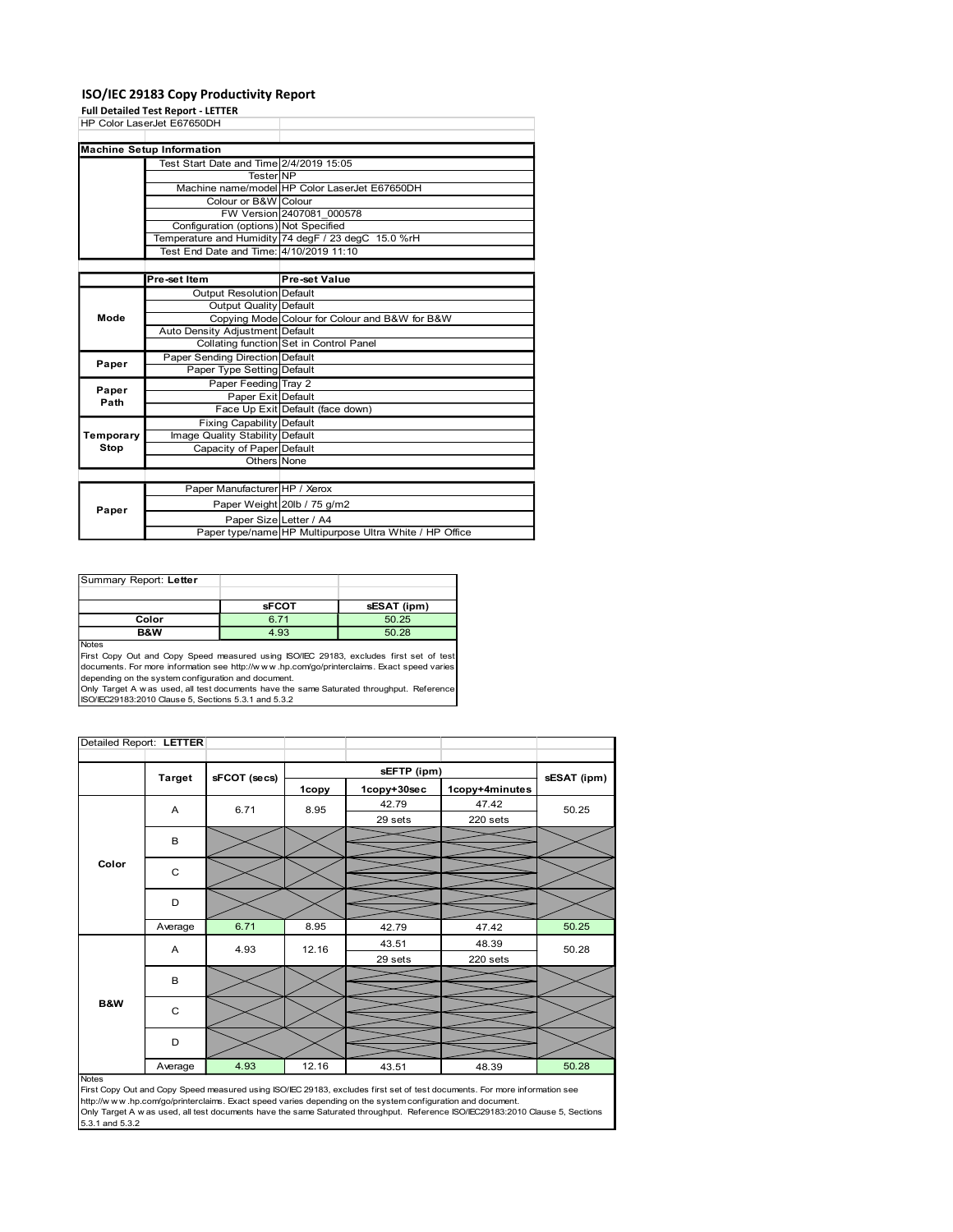### ISO/IEC 29183 Copy Productivity Report

|                                                    | ISO/IEC 29183 Copy Productivity Report<br>Full Detailed Test Report - A4                       |                                                        |                                                                                            |             |  |
|----------------------------------------------------|------------------------------------------------------------------------------------------------|--------------------------------------------------------|--------------------------------------------------------------------------------------------|-------------|--|
|                                                    | HP Color LaserJet E67650DH                                                                     |                                                        |                                                                                            |             |  |
|                                                    | <b>Machine Setup Information</b>                                                               |                                                        |                                                                                            |             |  |
|                                                    | Test Start Date and Time 2/4/2019 15:05                                                        | <b>Tester NP</b>                                       |                                                                                            |             |  |
|                                                    | Colour or B&W Colour                                                                           |                                                        | Machine name/model HP Color LaserJet E67650DH                                              |             |  |
|                                                    | Configuration (options) Not Specified                                                          | FW Version 2407081 000578                              |                                                                                            |             |  |
|                                                    | Temperature and Humidity 74 degF / 23 degC 15.0 %rH<br>Test End Date and Time: 4/10/2019 11:10 |                                                        |                                                                                            |             |  |
|                                                    |                                                                                                |                                                        |                                                                                            |             |  |
|                                                    | Pre-set Item<br>Output Resolution Default                                                      | <b>Pre-set Value</b>                                   |                                                                                            |             |  |
| Mode                                               |                                                                                                | <b>Output Quality Default</b>                          | Copying Mode Colour for Colour and B&W for B&W                                             |             |  |
|                                                    | Auto Density Adjustment Default                                                                |                                                        |                                                                                            |             |  |
| Paper                                              | Paper Sending Direction Default                                                                | Collating function Set in Control Panel                |                                                                                            |             |  |
|                                                    | Paper Type Setting Default<br>Paper Feeding Tray 2                                             |                                                        |                                                                                            |             |  |
| Paper<br>Path                                      |                                                                                                | Paper Exit Default<br>Face Up Exit Default (face down) |                                                                                            |             |  |
|                                                    | Fixing Capability Default                                                                      |                                                        |                                                                                            |             |  |
| Temporary<br>Stop                                  | Image Quality Stability Default<br>Capacity of Paper Default                                   |                                                        |                                                                                            |             |  |
|                                                    |                                                                                                | Others None                                            |                                                                                            |             |  |
|                                                    |                                                                                                | Paper Manufacturer HP / Xerox                          |                                                                                            |             |  |
|                                                    |                                                                                                |                                                        |                                                                                            |             |  |
| Paper                                              |                                                                                                | Paper Weight 20lb / 75 g/m2                            |                                                                                            |             |  |
|                                                    |                                                                                                | Paper Size Letter / A4                                 | Paper type/name HP Multipurpose Ultra White / HP Office                                    |             |  |
|                                                    |                                                                                                |                                                        |                                                                                            |             |  |
|                                                    |                                                                                                |                                                        |                                                                                            |             |  |
|                                                    |                                                                                                | <b>sFCOT</b>                                           | sESAT (ipm)                                                                                |             |  |
|                                                    | Colour<br>B&W                                                                                  | 6.77<br>5.09                                           | 47.40<br>47.40                                                                             |             |  |
|                                                    |                                                                                                |                                                        | First Copy Out and Copy Speed measured using ISO/IEC 29183, excludes first set of test     |             |  |
|                                                    | depending on the system configuration and document.                                            |                                                        | documents. For more information see http://www.hp.com/go/printerclaims. Exact speed varies |             |  |
|                                                    | ISO/IEC29183:2010 Clause 5, Sections 5.3.1 and 5.3.2                                           |                                                        | Only Target A w as used, all test documents have the same Saturated throughput. Reference  |             |  |
|                                                    |                                                                                                |                                                        |                                                                                            |             |  |
|                                                    |                                                                                                |                                                        |                                                                                            |             |  |
| Summary Report: A4<br>Notes<br>Detailed Report: A4 | sFCOT (secs)<br>Target                                                                         |                                                        | sEFTP (ipm)                                                                                | sESAT (ipm) |  |

| Summary Report: A4 |              |             |
|--------------------|--------------|-------------|
|                    |              |             |
|                    | <b>sFCOT</b> | sESAT (ipm) |
| Colour             | 6.77         | 47.40       |
| <b>B&amp;W</b>     | 5.09         | 47.40       |
| <b>Notes</b>       |              |             |

| Paper<br>Path               |               | Paper Type Setting Default                                                                                                                  |                                                                                   |                                                                                                                                                                                                                                                                                                                    |                                                                                                                                                                                                                                                              |             |
|-----------------------------|---------------|---------------------------------------------------------------------------------------------------------------------------------------------|-----------------------------------------------------------------------------------|--------------------------------------------------------------------------------------------------------------------------------------------------------------------------------------------------------------------------------------------------------------------------------------------------------------------|--------------------------------------------------------------------------------------------------------------------------------------------------------------------------------------------------------------------------------------------------------------|-------------|
|                             |               | Paper Feeding Tray 2                                                                                                                        |                                                                                   |                                                                                                                                                                                                                                                                                                                    |                                                                                                                                                                                                                                                              |             |
|                             |               | Paper Exit Default                                                                                                                          |                                                                                   |                                                                                                                                                                                                                                                                                                                    |                                                                                                                                                                                                                                                              |             |
|                             |               | Face Up Exit Default (face down)                                                                                                            |                                                                                   |                                                                                                                                                                                                                                                                                                                    |                                                                                                                                                                                                                                                              |             |
|                             |               | Fixing Capability Default                                                                                                                   |                                                                                   |                                                                                                                                                                                                                                                                                                                    |                                                                                                                                                                                                                                                              |             |
| Temporary                   |               | Image Quality Stability Default                                                                                                             |                                                                                   |                                                                                                                                                                                                                                                                                                                    |                                                                                                                                                                                                                                                              |             |
| Stop                        |               | Capacity of Paper Default                                                                                                                   |                                                                                   |                                                                                                                                                                                                                                                                                                                    |                                                                                                                                                                                                                                                              |             |
|                             |               | Others None                                                                                                                                 |                                                                                   |                                                                                                                                                                                                                                                                                                                    |                                                                                                                                                                                                                                                              |             |
|                             |               | Paper Manufacturer HP / Xerox                                                                                                               |                                                                                   |                                                                                                                                                                                                                                                                                                                    |                                                                                                                                                                                                                                                              |             |
|                             |               | Paper Weight 20lb / 75 g/m2                                                                                                                 |                                                                                   |                                                                                                                                                                                                                                                                                                                    |                                                                                                                                                                                                                                                              |             |
| Paper                       |               |                                                                                                                                             |                                                                                   |                                                                                                                                                                                                                                                                                                                    |                                                                                                                                                                                                                                                              |             |
|                             |               |                                                                                                                                             | Paper Size Letter / A4<br>Paper type/name HP Multipurpose Ultra White / HP Office |                                                                                                                                                                                                                                                                                                                    |                                                                                                                                                                                                                                                              |             |
| Summary Report: A4<br>Notes | Colour<br>B&W | <b>sFCOT</b><br>6.77<br>5.09<br>depending on the system configuration and document.<br>ISO/IEC29183:2010 Clause 5, Sections 5.3.1 and 5.3.2 |                                                                                   | sESAT (ipm)<br>47.40<br>47.40<br>First Copy Out and Copy Speed measured using ISO/IEC 29183, excludes first set of test<br>documents. For more information see http://www.hp.com/go/printerclaims. Exact speed varies<br>Only Target A w as used, all test documents have the same Saturated throughput. Reference |                                                                                                                                                                                                                                                              |             |
| Detailed Report: A4         |               |                                                                                                                                             |                                                                                   |                                                                                                                                                                                                                                                                                                                    |                                                                                                                                                                                                                                                              |             |
|                             |               |                                                                                                                                             |                                                                                   |                                                                                                                                                                                                                                                                                                                    |                                                                                                                                                                                                                                                              |             |
|                             | <b>Target</b> | sFCOT (secs)                                                                                                                                |                                                                                   | sEFTP (ipm)                                                                                                                                                                                                                                                                                                        |                                                                                                                                                                                                                                                              | sESAT (ipm) |
|                             |               |                                                                                                                                             | 1copy                                                                             | 1copy+30sec                                                                                                                                                                                                                                                                                                        | 1copy+4minutes                                                                                                                                                                                                                                               |             |
|                             | Α             | 6.77                                                                                                                                        | 8.86                                                                              | 39.98<br>27 sets                                                                                                                                                                                                                                                                                                   | 42.88<br>202 sets                                                                                                                                                                                                                                            | 47.40       |
|                             |               |                                                                                                                                             |                                                                                   |                                                                                                                                                                                                                                                                                                                    |                                                                                                                                                                                                                                                              |             |
|                             | в             |                                                                                                                                             |                                                                                   |                                                                                                                                                                                                                                                                                                                    |                                                                                                                                                                                                                                                              |             |
| Colour                      |               |                                                                                                                                             |                                                                                   |                                                                                                                                                                                                                                                                                                                    |                                                                                                                                                                                                                                                              |             |
|                             | C             |                                                                                                                                             |                                                                                   |                                                                                                                                                                                                                                                                                                                    |                                                                                                                                                                                                                                                              |             |
|                             |               |                                                                                                                                             |                                                                                   |                                                                                                                                                                                                                                                                                                                    |                                                                                                                                                                                                                                                              |             |
|                             | D             |                                                                                                                                             |                                                                                   |                                                                                                                                                                                                                                                                                                                    |                                                                                                                                                                                                                                                              |             |
|                             | Average       | 6.77                                                                                                                                        | 8.86                                                                              | 39.98                                                                                                                                                                                                                                                                                                              | 42.88                                                                                                                                                                                                                                                        | 47.40       |
|                             | A             | 5.09                                                                                                                                        | 11.78                                                                             | 41.04                                                                                                                                                                                                                                                                                                              | 45.44                                                                                                                                                                                                                                                        | 47.40       |
|                             |               |                                                                                                                                             |                                                                                   | 27 sets                                                                                                                                                                                                                                                                                                            | 202 sets                                                                                                                                                                                                                                                     |             |
|                             |               |                                                                                                                                             |                                                                                   |                                                                                                                                                                                                                                                                                                                    |                                                                                                                                                                                                                                                              |             |
|                             | В             |                                                                                                                                             |                                                                                   |                                                                                                                                                                                                                                                                                                                    |                                                                                                                                                                                                                                                              |             |
| B&W                         | С             |                                                                                                                                             |                                                                                   |                                                                                                                                                                                                                                                                                                                    |                                                                                                                                                                                                                                                              |             |
|                             |               |                                                                                                                                             |                                                                                   |                                                                                                                                                                                                                                                                                                                    |                                                                                                                                                                                                                                                              |             |
|                             | D             |                                                                                                                                             |                                                                                   |                                                                                                                                                                                                                                                                                                                    |                                                                                                                                                                                                                                                              |             |
|                             | Average       | 5.09                                                                                                                                        | 11.78                                                                             | 41.04                                                                                                                                                                                                                                                                                                              | 45.44                                                                                                                                                                                                                                                        | 47.40       |
| <b>Notes</b>                |               |                                                                                                                                             |                                                                                   | http://www.hp.com/go/printerclaims. Exact speed varies depending on the system configuration and document.                                                                                                                                                                                                         | First Copy Out and Copy Speed measured using ISO/IEC 29183, excludes first set of test documents. For more information see<br>Only Target A w as used, all test documents have the same Saturated throughput. Reference ISO/IEC29183:2010 Clause 5, Sections |             |
| 5.3.1 and 5.3.2             |               |                                                                                                                                             |                                                                                   |                                                                                                                                                                                                                                                                                                                    |                                                                                                                                                                                                                                                              |             |
|                             |               |                                                                                                                                             |                                                                                   |                                                                                                                                                                                                                                                                                                                    |                                                                                                                                                                                                                                                              |             |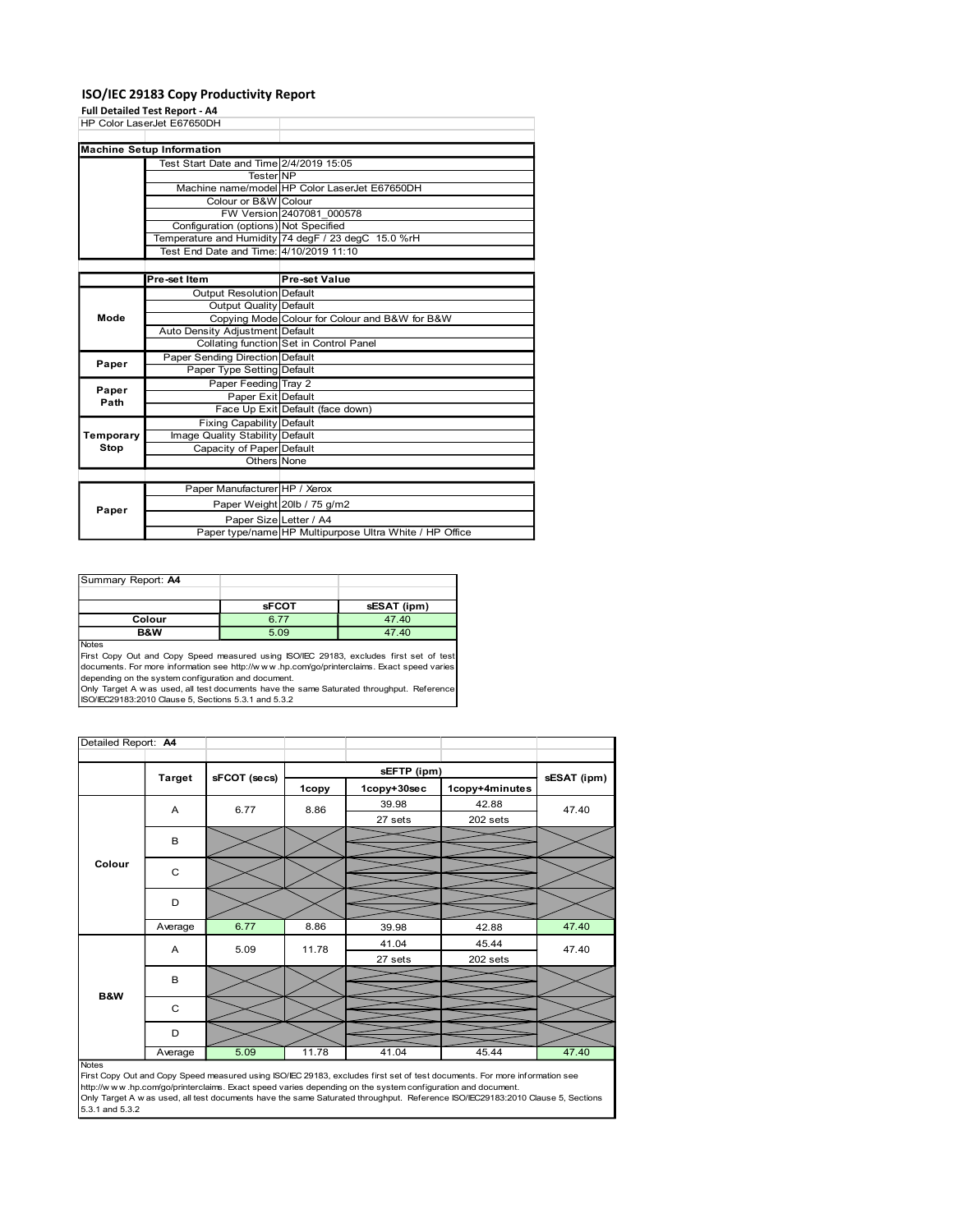### ISO/IEC 24735 Copy Productivity Report

| ISO/IEC 24735 Copy Productivity Report    |                                                                 |
|-------------------------------------------|-----------------------------------------------------------------|
| <b>Full Detailed Test Report - LETTER</b> |                                                                 |
|                                           |                                                                 |
| <b>Machine Setup Information</b>          |                                                                 |
| Test Start Date and Time 2/5/2019 10:31   |                                                                 |
| TesterINP                                 |                                                                 |
|                                           | Machine name/model HP Color LaserJet E67650DH                   |
| Colour or B&W Colour                      |                                                                 |
|                                           | FW Version 2407081 000578                                       |
| Configuration (options) Not Specified     |                                                                 |
|                                           | Temperature and Humidity 74 degF / 23 degC 15.0 %rH             |
| Test End Date and Time: 4/11/2019 9:33    |                                                                 |
| Pre-set Item                              | <b>Pre-set Value</b>                                            |
| Output Resolution Default                 |                                                                 |
| <b>Output Quality Default</b>             |                                                                 |
| Copying Mode Default                      |                                                                 |
| Auto Density Adjustment Default           |                                                                 |
|                                           | Collating function Activated (if not activated in default mode) |
| Paper Sending Direction Default           |                                                                 |
| Paper Type Setting Default                |                                                                 |
|                                           | Paper Feeding Standard cassette                                 |
|                                           | Paper Exit Standard exit tray                                   |
|                                           |                                                                 |
| Face Up Exit Default                      |                                                                 |
| <b>Fixing Capability Default</b>          |                                                                 |
| Image Quality Stability Default           |                                                                 |
| Capacity of Paper Default                 |                                                                 |
|                                           | Others Default                                                  |
|                                           |                                                                 |
| Paper Manufacturer HP / Xerox             |                                                                 |
|                                           | Paper Weight 20lb / 75 g/m2                                     |
|                                           | Paper Size Letter / A4                                          |
|                                           |                                                                 |
|                                           |                                                                 |
|                                           |                                                                 |
|                                           | ISO/IEC 24735 Copy Productivity Report                          |

|                                                                 | Auto Density Adjustment Default  |                                                     |            |                  |                 |                 |
|-----------------------------------------------------------------|----------------------------------|-----------------------------------------------------|------------|------------------|-----------------|-----------------|
| Collating function Activated (if not activated in default mode) |                                  |                                                     |            |                  |                 |                 |
|                                                                 | Paper Sending Direction Default  |                                                     |            |                  |                 |                 |
|                                                                 | Paper Type Setting Default       |                                                     |            |                  |                 |                 |
|                                                                 |                                  | Paper Feeding Standard cassette                     |            |                  |                 |                 |
|                                                                 |                                  | Paper Exit Standard exit tray                       |            |                  |                 |                 |
|                                                                 | Face Up Exit Default             |                                                     |            |                  |                 |                 |
|                                                                 | <b>Fixing Capability Default</b> |                                                     |            |                  |                 |                 |
|                                                                 | Image Quality Stability Default  |                                                     |            |                  |                 |                 |
|                                                                 | Capacity of Paper Default        |                                                     |            |                  |                 |                 |
|                                                                 | <b>Others</b> Default            |                                                     |            |                  |                 |                 |
|                                                                 | Paper Manufacturer HP / Xerox    |                                                     |            |                  |                 |                 |
|                                                                 | Paper Weight 20lb / 75 g/m2      |                                                     |            |                  |                 |                 |
|                                                                 | Paper Size Letter / A4           |                                                     |            |                  |                 |                 |
|                                                                 |                                  |                                                     |            |                  |                 |                 |
|                                                                 |                                  |                                                     |            |                  |                 |                 |
|                                                                 |                                  |                                                     |            |                  |                 |                 |
|                                                                 |                                  |                                                     |            |                  |                 |                 |
|                                                                 |                                  | ISO/IEC 24735 Copy Productivity Report              |            |                  |                 |                 |
|                                                                 |                                  |                                                     |            |                  |                 |                 |
| Detailed Report: LETTER                                         |                                  |                                                     |            |                  |                 |                 |
|                                                                 |                                  |                                                     |            |                  |                 |                 |
|                                                                 |                                  | FSOT (secs)                                         | EFTP (ipm) |                  |                 | ESAT (ipm)      |
|                                                                 | Copying<br><b>Mode</b>           | 1 set only                                          | 1 set only | $1 set + 30 sec$ | $1 set + 4 min$ | $1$ set + 30sec |
|                                                                 |                                  |                                                     | 22.60      | 42.87            |                 |                 |
|                                                                 | 1:1                              | 10.63                                               |            |                  | 47.69           | 50.06           |
|                                                                 |                                  |                                                     | (1 set)    | 8 sets           | 53 sets         |                 |
| <b>Color Mode</b>                                               | 1:2                              | 13.58                                               | 17.66      | 40.74            |                 | 50.64           |
|                                                                 |                                  |                                                     | (1 set)    | 8 sets           |                 |                 |
|                                                                 |                                  |                                                     | 16.18      | 38.78            |                 | 50.66           |
|                                                                 |                                  | 2:2<br>14.83                                        | (1 set)    | 8 sets           |                 |                 |
|                                                                 |                                  |                                                     |            |                  |                 |                 |
|                                                                 |                                  |                                                     |            |                  |                 |                 |
|                                                                 | 1:1                              | 10.22                                               | 23.49      | 40.76<br>8 sets  | 47.42           | 50.26           |
|                                                                 |                                  |                                                     | 18.42      | 40.34            | 54 sets         |                 |
| <b>B&amp;W</b> mode                                             | 1:2                              | 13.02                                               |            | 8 sets           |                 | 50.64           |
|                                                                 |                                  |                                                     | 17.30      | 40.62            |                 |                 |
|                                                                 | 2:2                              | 13.87                                               |            | 8 sets           |                 | 52.34           |
| Notes                                                           |                                  |                                                     |            |                  |                 |                 |
|                                                                 |                                  | Reports located: http://www.hp.com/go/printerclaims |            |                  |                 |                 |
|                                                                 |                                  |                                                     |            |                  |                 |                 |
|                                                                 |                                  |                                                     |            |                  |                 |                 |
|                                                                 |                                  |                                                     |            |                  |                 |                 |
|                                                                 |                                  |                                                     |            |                  |                 |                 |
|                                                                 |                                  |                                                     |            |                  |                 |                 |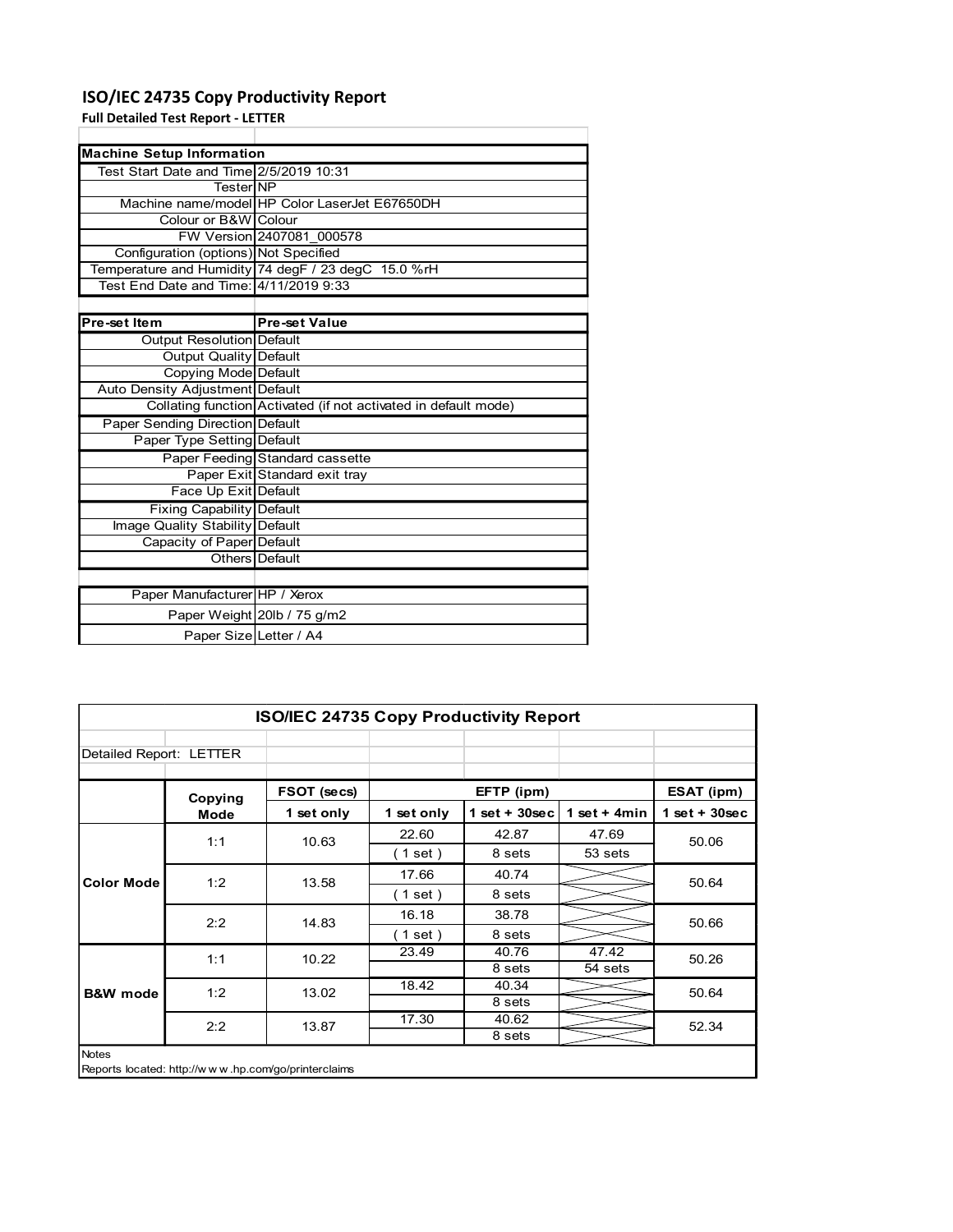### ISO/IEC 24735 Copy Productivity Report

| ISO/IEC 24735 Copy Productivity Report  |                                                                 |
|-----------------------------------------|-----------------------------------------------------------------|
| <b>Full Detailed Test Report - A4</b>   |                                                                 |
|                                         |                                                                 |
| <b>Machine Setup Information</b>        |                                                                 |
| Test Start Date and Time 2/5/2019 10:31 |                                                                 |
| Tester NP                               |                                                                 |
| Colour or B&W Colour                    | Machine name/model HP Color LaserJet E67650DH                   |
|                                         | FW Version 2407081 000578                                       |
| Configuration (options) Not Specified   |                                                                 |
|                                         | Temperature and Humidity 74 degF / 23 degC 15.0 %rH             |
| Test End Date and Time: 4/11/2019 9:33  |                                                                 |
|                                         |                                                                 |
| Pre-set Item                            | <b>Pre-set Value</b>                                            |
| Output Resolution Default               |                                                                 |
| <b>Output Quality Default</b>           |                                                                 |
| Copying Mode Default                    |                                                                 |
| Auto Density Adjustment Default         |                                                                 |
|                                         | Collating function Activated (if not activated in default mode) |
| Paper Sending Direction Default         |                                                                 |
| Paper Type Setting Default              |                                                                 |
|                                         | Paper Feeding Standard cassette                                 |
|                                         | Paper Exit Standard exit tray                                   |
| Face Up Exit Default                    |                                                                 |
| Fixing Capability Default               |                                                                 |
|                                         |                                                                 |
| Image Quality Stability Default         |                                                                 |
| Capacity of Paper Default               |                                                                 |
| Others                                  | Default                                                         |
|                                         |                                                                 |
| Paper Manufacturer HP / Xerox           |                                                                 |
|                                         |                                                                 |
|                                         | Paper Weight 20lb / 75 g/m2<br>Paper Size Letter / A4           |
|                                         |                                                                 |
|                                         |                                                                 |
|                                         |                                                                 |
|                                         |                                                                 |
|                                         | ISO/IEC 24735 Copy Productivity Report                          |

|                                                                 | Auto Density Adjustment Default                     |                                        |            |                   |                |                 |
|-----------------------------------------------------------------|-----------------------------------------------------|----------------------------------------|------------|-------------------|----------------|-----------------|
| Collating function Activated (if not activated in default mode) |                                                     |                                        |            |                   |                |                 |
|                                                                 | Paper Sending Direction Default                     |                                        |            |                   |                |                 |
|                                                                 | Paper Type Setting Default                          |                                        |            |                   |                |                 |
|                                                                 |                                                     | Paper Feeding Standard cassette        |            |                   |                |                 |
|                                                                 |                                                     | Paper Exit Standard exit tray          |            |                   |                |                 |
|                                                                 | Face Up Exit Default                                |                                        |            |                   |                |                 |
|                                                                 | Fixing Capability Default                           |                                        |            |                   |                |                 |
| Image Quality Stability Default<br>Capacity of Paper Default    |                                                     |                                        |            |                   |                |                 |
|                                                                 |                                                     |                                        |            |                   |                |                 |
|                                                                 | Others Default                                      |                                        |            |                   |                |                 |
|                                                                 |                                                     |                                        |            |                   |                |                 |
|                                                                 | Paper Manufacturer HP / Xerox                       |                                        |            |                   |                |                 |
|                                                                 | Paper Weight 20lb / 75 g/m2                         |                                        |            |                   |                |                 |
|                                                                 | Paper Size Letter / A4                              |                                        |            |                   |                |                 |
|                                                                 |                                                     |                                        |            |                   |                |                 |
|                                                                 |                                                     |                                        |            |                   |                |                 |
|                                                                 |                                                     |                                        |            |                   |                |                 |
|                                                                 |                                                     |                                        |            |                   |                |                 |
|                                                                 |                                                     | ISO/IEC 24735 Copy Productivity Report |            |                   |                |                 |
|                                                                 |                                                     |                                        |            |                   |                |                 |
| Detailed Report: A4                                             |                                                     |                                        |            |                   |                |                 |
|                                                                 |                                                     |                                        |            |                   |                |                 |
|                                                                 | Copying                                             | FSOT (secs)                            |            | EFTP (ipm)        |                | ESAT (ipm)      |
|                                                                 |                                                     |                                        |            |                   |                |                 |
|                                                                 | <b>Mode</b>                                         | 1 set only                             | 1 set only | $1 set + 30 sec$  | 1 set + $4min$ | $1$ set + 30sec |
|                                                                 |                                                     |                                        | 22.67      | 39.56             | 43.29          |                 |
|                                                                 | 1:1                                                 | 10.59                                  |            |                   |                | 47.41           |
|                                                                 |                                                     |                                        | (1 set)    | 8 sets            | 50 sets        |                 |
| Colour                                                          | 1:2                                                 | 14.15                                  | 16.94      | 38.42             |                | 47.98           |
| Mode                                                            |                                                     |                                        | (1 set)    | 8 <sub>sets</sub> |                |                 |
|                                                                 | 2:2                                                 | 15.65                                  | 15.32      | 37.28             |                | 48.00           |
|                                                                 |                                                     |                                        | (1 set)    | 8 sets            |                |                 |
|                                                                 |                                                     |                                        | 22.54      | 41.34             | 45.17          |                 |
|                                                                 | 1:1                                                 | 10.66                                  |            | 8 sets            | $51$ sets      | 47.20           |
| <b>B&amp;W</b> mode                                             | 1:2                                                 | 13.36                                  | 17.94      | 37.06             |                | 48.40           |
|                                                                 |                                                     |                                        |            | 8 sets            |                |                 |
|                                                                 | 2:2                                                 | 14.78                                  | 16.24      | 37.58             |                | 48.00           |
|                                                                 |                                                     |                                        |            | 8 sets            |                |                 |
| Notes                                                           |                                                     |                                        |            |                   |                |                 |
|                                                                 | Reports located: http://www.hp.com/go/printerclaims |                                        |            |                   |                |                 |
|                                                                 |                                                     |                                        |            |                   |                |                 |
|                                                                 |                                                     |                                        |            |                   |                |                 |
|                                                                 |                                                     |                                        |            |                   |                |                 |
|                                                                 |                                                     |                                        |            |                   |                |                 |
|                                                                 |                                                     |                                        |            |                   |                |                 |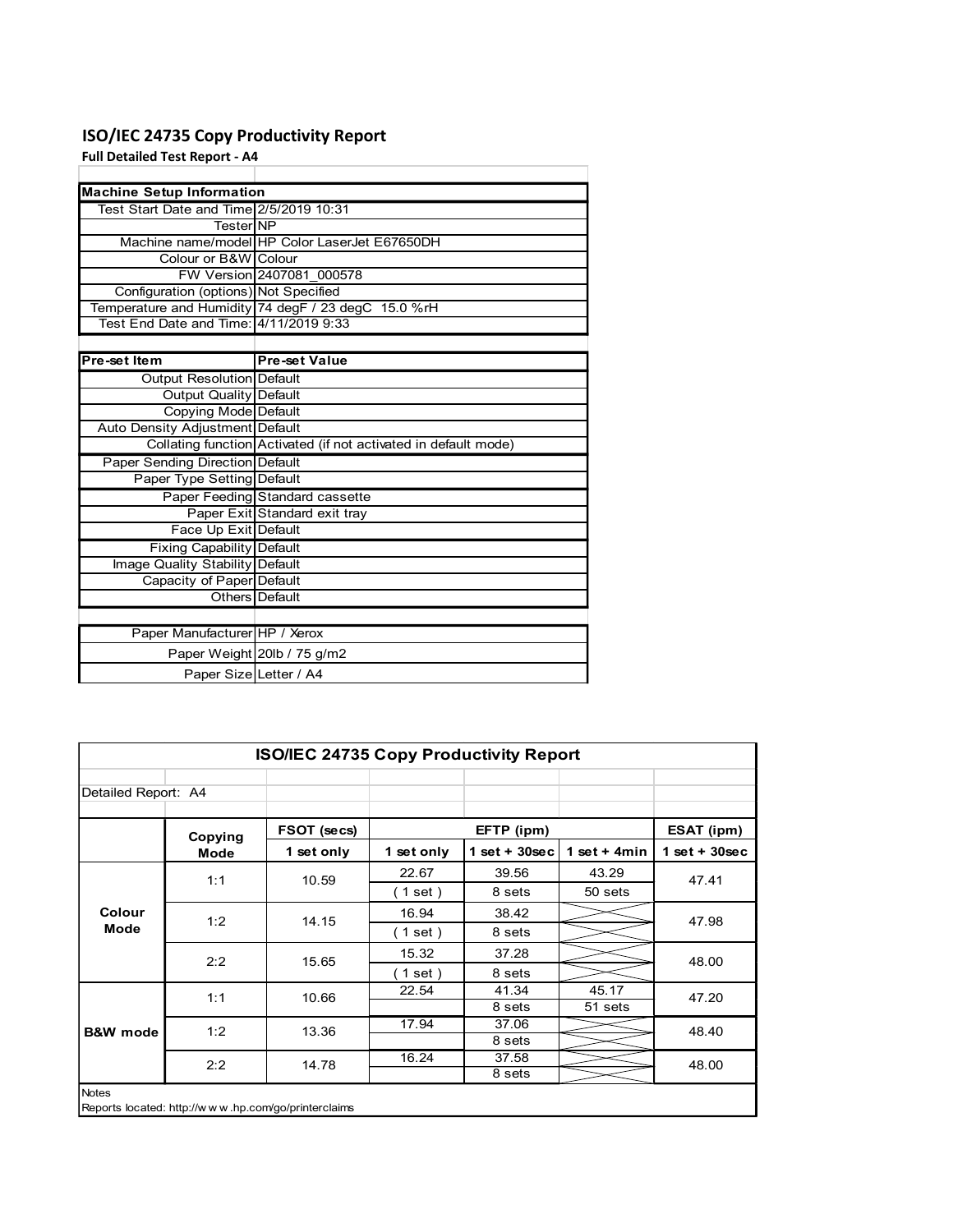### **ISO/IEC 17991 Scanning Productivity Report**

#### **Full Detailed Test Report ‐ LETTER**

|            | <b>Machine Setup Information</b> |                                                     |  |  |  |  |
|------------|----------------------------------|-----------------------------------------------------|--|--|--|--|
|            | Test Start Date and Time         | 2/6/2019 8:02                                       |  |  |  |  |
|            | Tester                           | <b>NP</b><br>HP Color LaserJet Managed MFP E67650DH |  |  |  |  |
|            | Machine name/model               |                                                     |  |  |  |  |
|            | Colour or B&W                    | Colour                                              |  |  |  |  |
|            | Configuration (options)          | Default                                             |  |  |  |  |
|            | Temperature and Humidity         | 74 degF / 23 degC 15.0 %rH                          |  |  |  |  |
|            | Voltage                          | 110V                                                |  |  |  |  |
|            | Test End Date and Time           | 2/6/2019 14:02                                      |  |  |  |  |
|            |                                  |                                                     |  |  |  |  |
|            | <b>Preset Item</b>               | <b>Preset Value</b>                                 |  |  |  |  |
|            | Scanning resolution              | default (200 dpi)                                   |  |  |  |  |
|            | Colour or grey scale/B&W         | default (colour)                                    |  |  |  |  |
| Mode       | Duplex / simplex                 | default (simplex)                                   |  |  |  |  |
| and        | Original page size               | default (A4)                                        |  |  |  |  |
| Setting    | Paper feed orientation           | default (long edge)                                 |  |  |  |  |
|            | Scan destination                 | default (shared network)                            |  |  |  |  |
|            | Storing File Type                | default (PDF-multi)                                 |  |  |  |  |
|            | Auto scan quality adjustment     | default (factory preset default setting)            |  |  |  |  |
| <b>ADF</b> | Paper feed direction             | default (long edge)                                 |  |  |  |  |
|            | Output orientation               | default                                             |  |  |  |  |
| Paper-path | Scanning unit                    | default (duplex ADF)                                |  |  |  |  |

### **ISO/IEC 17991 - Scan Summary Report: ADF Productivity Measurement**

| <b>Summary Report: Letter</b>                                                                   |                |                      |                           |               |  |  |  |
|-------------------------------------------------------------------------------------------------|----------------|----------------------|---------------------------|---------------|--|--|--|
|                                                                                                 |                | <b>Scanning Mode</b> | <b>Measurement result</b> |               |  |  |  |
|                                                                                                 | File format    | Resolution           | Scanning                  | scESAT 30secA |  |  |  |
|                                                                                                 | version        |                      | side                      | (ipm)         |  |  |  |
| Colour                                                                                          | <b>PDF 1.4</b> | 200                  | single sided              | 78.27         |  |  |  |
|                                                                                                 |                |                      | double sided              | 125.48        |  |  |  |
| <b>B&amp;W</b>                                                                                  | <b>PDF 1.4</b> | 200                  | single sided              | 77.46         |  |  |  |
|                                                                                                 |                |                      | double sided              | 125.20        |  |  |  |
| <b>Notes</b><br>45 For access to former than a such than (from contract and an industrial basic |                |                      |                           |               |  |  |  |

1) For more information see http://w w w .hp.com/go/printerclaims. 2) For the B/W results, the device scan setting is set to "Scan in B/W".

### **ISO/IEC 17991 - Scan Summary Report: Network Folder Productivity Measurement**

| <b>Summary Report: Letter</b> |                |                      |              |                           |                  |               |  |
|-------------------------------|----------------|----------------------|--------------|---------------------------|------------------|---------------|--|
|                               |                | <b>Scanning Mode</b> |              | <b>Measurement result</b> |                  |               |  |
|                               | File format    | Resolution           | Scanning     | scEFTP 30secF             | File size 30secF | Number of     |  |
|                               | version        |                      | side         | (ipm)                     | (Mbyte)          | Sets (30secF) |  |
| Colour                        | <b>PDF 1.4</b> | 200                  | single sided | 54.58                     | 3.51             | 11.00         |  |
|                               |                |                      | double sided | 78.44                     | 6.15             | 17.00         |  |
| B&W                           | <b>PDF 1.4</b> | 200                  | single sided | 58.05                     | 1.93             | 11.00         |  |
|                               |                |                      | double sided | 82.79                     | 3.14             | 17.00         |  |
| Notes                         |                |                      |              |                           |                  |               |  |

Notes 1) For more information see http://w w w .hp.com/go/printerclaims. 2) For the B/W results, the device scan setting is set to "Scan in B/W".

#### File format version Resolution Scanning side scEFTP 1setA (ipm) scEFTP 30secA (ipm) scESAT 30secA (ipm) single sided 39.93 71.3 78.27 double sided 51.25 114.12 125.48<br>single sided 39.33 71.57 77.46 single sided 39.33 71.57 77.46<br>double sided 51.75 114.14 125.2 double sid **ISO/IEC 17991 - Scan Full Report: ADF Productivity Measurement Immary Report: Letter Measurement** re **Scanning Mode Colour** PDF 1.4 200 **B&W** PDF 1.4 200

Notes 1) For more information see http://w w w .hp.com/go/printerclaims. 2) For the B/W results, the device scan setting is set to "Scan in B/W".

| ISO/IEC 17991 - Scan Full Report: Network Folder Productivity Measurement<br><b>Summary Report: Letter</b> |                        |                      |                  |                           |                        |                             |                               |  |
|------------------------------------------------------------------------------------------------------------|------------------------|----------------------|------------------|---------------------------|------------------------|-----------------------------|-------------------------------|--|
|                                                                                                            |                        | <b>Scanning Mode</b> |                  | <b>Measurement result</b> |                        |                             |                               |  |
|                                                                                                            | File format<br>version | Resolution           | Scanning<br>side | scFFTP 1setF<br>(ipm)     | scFFTP 30secF<br>(ipm) | File size 30secF<br>(Mbyte) | Number of<br>Sets<br>(30secF) |  |
| Colour                                                                                                     | <b>PDF 1.4</b>         | 200                  | single sided     | 22.31                     | 54.58                  | 3.51                        | 11                            |  |
|                                                                                                            |                        |                      | double sided     | 16.97                     | 78.44                  | 6.15                        | 17                            |  |
| <b>B&amp;W</b>                                                                                             | <b>PDF 1.4</b>         | 200                  | single sided     | 20.93                     | 58.05                  | 1.93                        | 11                            |  |
|                                                                                                            |                        |                      | double sided     | 22.22                     | 82.79                  | 3.14                        | 17                            |  |

1) For more information see http://w w w .hp.com/go/printerclaims. 2) For the B/W results, the device scan setting is set to "Scan in B/W".

|            | <b>Test System Parameters</b> |                                     |  |  |  |  |
|------------|-------------------------------|-------------------------------------|--|--|--|--|
|            | ltem                          | Value                               |  |  |  |  |
|            | Computer name                 | HP Z240 SFF Workstation             |  |  |  |  |
|            | Processor                     | Intel Core i7 -6770, 3.4 GHz        |  |  |  |  |
|            | System Chip Set               | Intel SKL/KBL Mobile/Desktop        |  |  |  |  |
|            | System Board                  | system devices, default system BIOS |  |  |  |  |
|            | <b>System Memory</b>          | 8 GB                                |  |  |  |  |
| System     | Hard Drive Subsystem          | Turbo Drive G2 256GB PCIe SSD       |  |  |  |  |
|            | Video Subsystem               | Microsoft Basic Display Adaptor     |  |  |  |  |
|            | <b>Optical Drive</b>          | HP HLDS DVDRW GUD1N                 |  |  |  |  |
|            | I/O Subsystem                 | <b>Builtin</b>                      |  |  |  |  |
|            | <b>USB Subsystem</b>          | USB 2.0/3.0                         |  |  |  |  |
|            | <b>Operating System</b>       | Win 10 Enterprise 64 Bit (10240)    |  |  |  |  |
|            | Location of network folder    | PC                                  |  |  |  |  |
|            | Internet Protocol             | IP <sub>v4</sub>                    |  |  |  |  |
| Scanning   | <b>Transfer Protocol</b>      | <b>SMB</b>                          |  |  |  |  |
| Device     | Hub                           | Trendnet Router and Gbit Switch     |  |  |  |  |
| Connection | Network Speed                 | TCP 10/1000 Mbit Ethernet           |  |  |  |  |
|            | Connetion Cable               | Cat6 Straight cable                 |  |  |  |  |
|            | Wireless router               | No use                              |  |  |  |  |
|            | Others                        | No use                              |  |  |  |  |